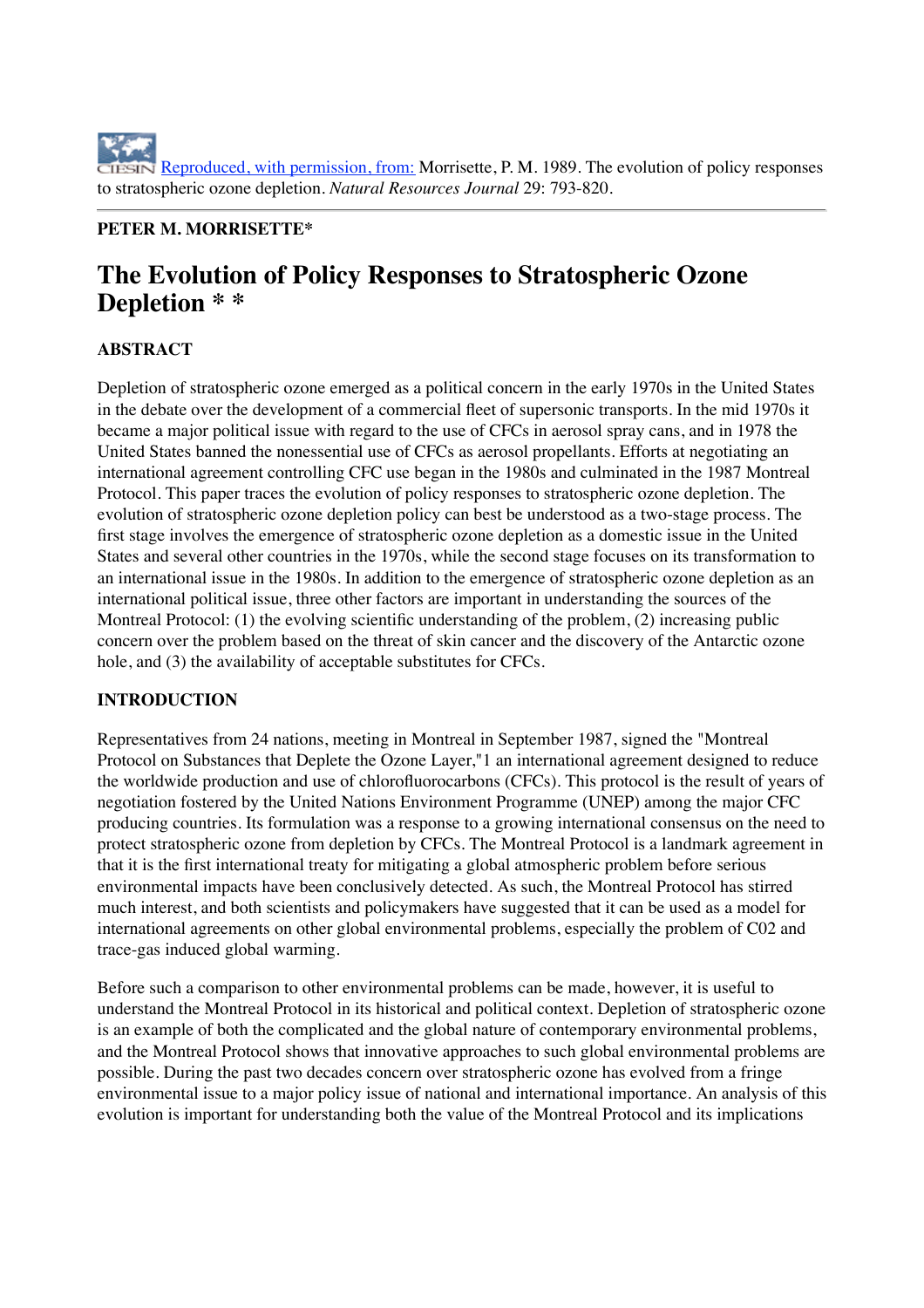for other global atmospheric problems.

The evolution of stratospheric ozone policy can be understood as a two-stage process: (I) the development of domestic regulations controlling CFC use in aerosol spray cans in the United States and several other countries in the mid- and late-1970s, and (II) the development of an international policy response to the problem of global stratospheric ozone depletion in the 1980s. These are not separate issues. The development of an international response clearly followed from the concern raised in the United States, Canada, Sweden, and other countries which had taken unilateral action to control CFCs in the 1970s. However, many important differences between stage I and II make this distinction a useful tool for analysis. I argue that four key factors are important in understanding the evolution of stratospheric ozone policy: (1) the recognition that ozone depletion is a global problem requiring an international response; (2) the evolving scientific understanding of stratospheric ozone depletion and its influence on policymakers; (3) increasing public concern based on the threat of skin cancer and the perception of the potential for global catastrophe associated with the discovery of the Antarctic ozone hole; and (4) the availability of acceptable substitutes for CFCs.

This paper analyzes the evolution of stratospheric ozone policy. The first section reviews the science behind the problem of CFC-induced stratospheric ozone depletion. The next two sections discuss the emergence of stratospheric ozone depletion as a national political issue in the United States during stage I, and its evolution to an international political issue during stage II. This is followed by a discussion of how the evolving scientific understanding of the problem, the catastrophic nature of the risks, and the availability of alternatives to CFCs influenced the final negotiations on an international agreement. The last section examines the Montreal Protocol and discusses its prospects for success.

## **CFCs AND THE OZONE LAYER**

Chlorofluorocarbons are a group of inert, nontoxic, and nonflammable synthetic chemical compounds used as aerosol propellants, in refrigeration and air conditioning, in plastic foams for insulation and packaging, and as solvents for cleaning electrical components. There are many varieties of CFCs; CFC-11 and -12 are the most common compounds and CFC-113 has important industrial applications as a solvent. Production of CFCs has increased significantly since the 1960s, reaching a peak in 1974 before declining as a result of the decreasing use of CFCs as aerosol propellants. However, nonaerosol use continued to increase and by the mid-1980s CFC production again reached mid-1970 levels (see Figure 1). Atmospheric concentrations of CFC have also been increasing (see Figure 2). Once in the atmosphere, CFCs have a lifetime of about 100 years. It is this long lifetime that is the root of the problem with CFCs.

Initially, it was believed that these compounds were environmentally safe, but in the early 1970s independent research efforts pointed to a potentially serious problem connecting CFCs with stratospheric ozone depletion.2 Molina and Rowland first suggested that CFCs might play a role in depleting ozone in the stratosphere, the region of the atmosphere at altitudes from about 12 to 50 km.3 Ozone (O3) in the stratosphere (commonly referred to as the ozone layer) shields the earth from harmful ultraviolet radiation. Molina and Rowland's theory suggested that CFCs diffuse upward into the stratosphere, where they are broken down by ultraviolet radiation, releasing free chlorine which reacts catalytically with ozone and results in its significant depletion. Recent research continues to point to the role of CFCs in depleting stratospheric ozone.4 In addition, other synthetic chemicals have been identified as potential stratospheric ozone depleters: most notable are the halons used in fire extinguishers.5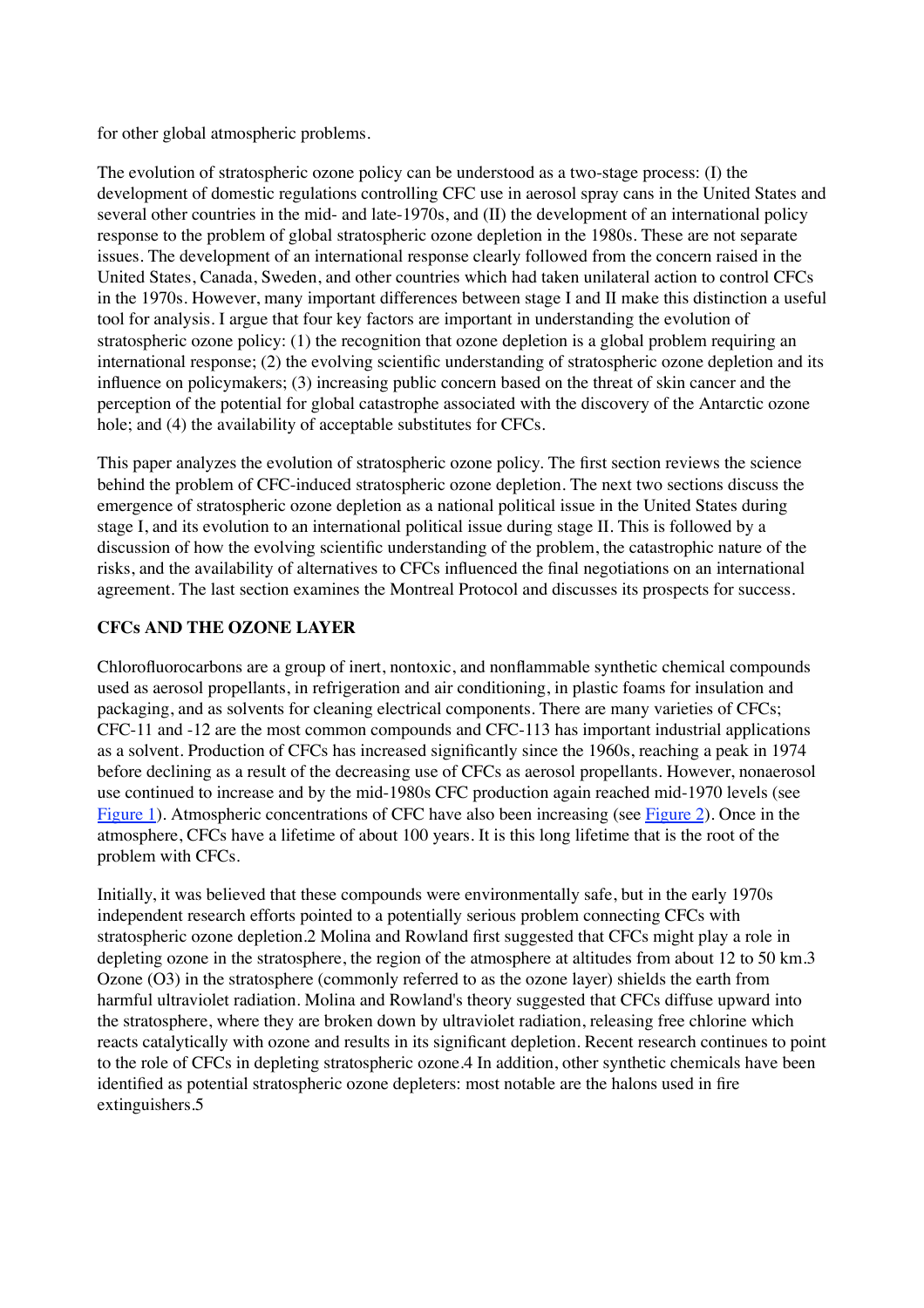The stratospheric ozone layer shields the earth from harmful UV-B radiation.6 An increase in the amount of UV-B radiation reaching the surface of the earth could have significant negative effects on human health, plants, and aquatic ecosystems.7 The most significant human health effect is an increase in the incidence of skin cancer. The U.S. Environmental Protection Agency (EPA) estimates that a one percent decrease in ozone could result in a two percent increase in UV-B,8 and a one percent increase in UV-B could result in a two to five percent increase in the rate of non-melanoma skin cancers.9 In addition, increased UV-B may also result in an increase in the rarer but more deadly malignant melanoma skin cancers. The EPA has estimated that if CFC use continues to grow at 2.5 percent a year until 2050, an additional 150 million skin cancer cases could result, causing more than 3 million deaths in the U.S. population born before 2075.10 Other potential health effects include suppression of the immune system leading to a higher incidence of some infectious diseases, and eye disorders such as cataracts or retinal damage.11 Table 1 summarizes the potential human health effects of increased UV-B radiation. Research also suggests that increased UV-B radiation could result in decreased crop production,12 and change in the species composition of natural aquatic ecosystems resulting in more unstable ecosystems.l3

In addition, CFCs are also an effective greenhouse gas in the lower atmosphere.14 Recent assessments conclude that, together, greenhouse gases other than CO2 may be about equal to CO2 in their effectiveness as greenhouse gases.15 Of these other trace gases, CFCs are a significant contributor to the greenhouse effect.16 Table 2 lists the key greenhouse gases and their current rate of increase. Given the present rate of increase of all greenhouse gases, the radiative equivalent of a doubling of C02 (an average global warming of 1.5-4.5 degrees C)17 could be reached by as early as 2030.18 Any action taken to control CFCs in order to protect the ozone layer also acts to contain global warming.

Of recent concern has been the appearance of a hole in the ozone layer over Antarctica during the spring. In 1985, a team of British researchers, using data from the British station at Halley Bay, reported that a massive reduction in the concentration of ozone was occurring over Antarctica during September and October. Data from 1984 indicated as much as a 40 percent loss of ozone as compared to measurements taken 20 years earlier.19 Satellite data supported these findings and indicated substantial reductions since the late 1970s.20 Measurements from 1987 indicate the largest seasonal reduction yet--in excess of 50 percent overall and 95 percent at altitudes between 15 and 20 km.21

The Antarctic ozone hole stirred considerable interest among scientists because it had not been predicted by existing models of atmospheric chemistry. Several theories explaining the appearance of the ozone hole, based on both natural and anthropogenic sources, have been suggested.22 Data from 1987, released after the Montreal Protocol was signed, suggest that CFCs and other anthropogenic pollutants are responsible for the ozone hole. However, the magnitude of the problem is also due to meteorological conditions unique to the Antarctic.23 Despite continued debate about its specific cause, the ozone hole has focused world attention on CFCs and stratospheric ozone depletion.

Ozone depletion has also been detected outside the Antarctic. Satellite data indicate a global reduction in ozone of about five percent since 1978, of which only half can be accounted for by current theories and models.24 However, the accuracy of these satellite measurements has been questioned.25 More recently, the Ozone Trends Panel26 using ground-based measurements for the period 1969-1986, has reported a global reduction of between 1.7 and 3.0 percent in the northern hemisphere for latitudes between 30 and 64 degrees.27 Decreases, however, have been as great as 6.2 percent during the winter months. The Ozone Trends Panel has attributed this decrease to CFCs and other atmospheric trace gases. The Ozone Trends Panel also concludes that these findings are "broadly consistent" with model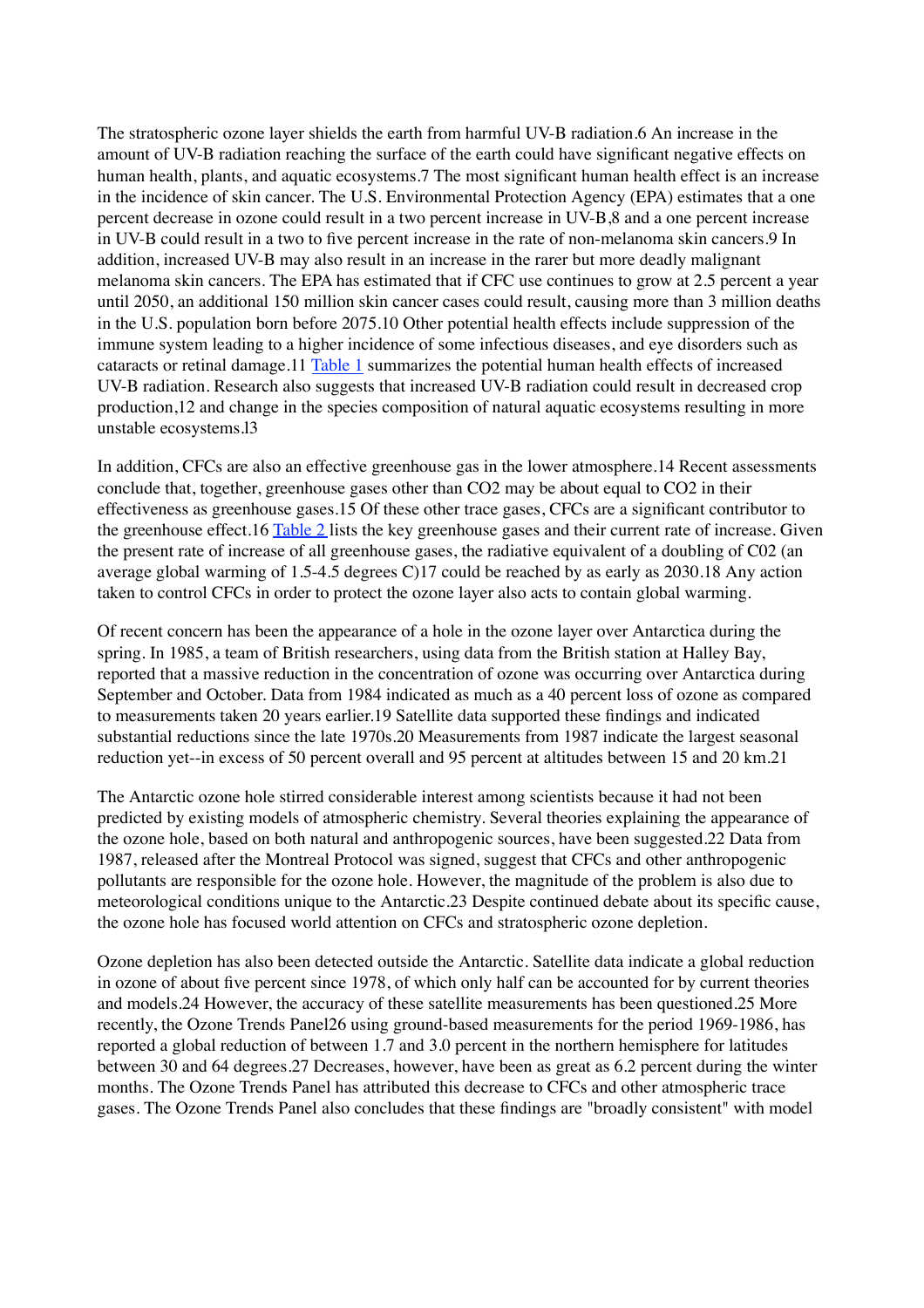calculations.28 It is important to note, however, that the results of the Ozone Trends Panel were released six months after the Montreal Protocol was signed, and thus did not influence the outcome in Montreal .

#### **STAGE 1: OZONE DEPLETION AS A NATIONAL ISSUE**

During stage I of the process of formulating stratospheric ozone policy in the early and mid-1970s, CFC-induced stratospheric ozone depletion emerged as a major environmental and political issue primarily in the United States. While other nations (Canada and the Scandinavian countries) were concerned about the problem, most European countries (particularly the EEC countries) showed little interest. There were several reasons for this difference. First, the threat of stratospheric ozone depletion from the proposed fleet of U.S. commercial supersonic transports was one of several potential environmental impacts that had been used by environmentalists to stop the project. Thus, the threat of stratospheric ozone depletion was already an environmental and political issue in the United States before the role of CFCs as ozone depleters was discovered. Second, U.S. public interest over the fate of the ozone layer was built both on the growing importance of environmental problems as political issues and on the growing public concern with cancer and the substances and activities that might cause it. Third, the Europeans were not convinced that a problem existed. Indeed, Britain and France questioned whether the United States was being motivated by economic concerns (the threat of European dominance in commercial supersonic flight) rather than environmental concerns, and were angered by what they saw as U.S. "environmental neocolonialism."29

#### **The Supersonic Transport**

Concern over the depletion of stratospheric ozone first centered on the issue of water vapor and nitrogen oxide (NOx) emissions from the proposed high-flying fleet of commercial supersonic aircraft.30 During the 1960s, the Boeing Corporation, with the help of a large federal subsidy, was working on developing a commercial supersonic transport (SST). Similar projects, the joint British/French Concorde and the Soviet TU144, were under way in Europe. In the United States, it was widely believed at the highest level of government and industry that the future of the U.S. aircraft industry as well as the prestige and dominance of U.S. technology rest with the successful development of an SST.31 However, the project was controversial for economic and political reasons, and for other environmental problems (sonic booms and engine noise), long before the issue of stratospheric ozone depletion was raised. It was these other factors (most notably the question of federal subsidy) and not concern for the protection of the ozone layer that killed the U.S. SST program in 1971.32

It was not until 1970 that attention began to focus on the potential destruction of stratospheric ozone from NOx emissions from the SST.33 It was also hypothesized at this time that increased UV-B radiation resulting from a decrease in stratospheric ozone could result in a higher incidence of skin cancer in humans.34 These hypotheses were widely disputed by proponents of the SST, who accused opponents of using unfounded predictions of doom and gloom to scare the public.35

Despite the fact that the U.S. SST program was put on hold in 1971, concern over the SST's potential impact on the stratosphere and on climate remained because Britain and France planned to continue the Concorde program, and the possibility remained that the U.S. program would be revived. As a result, in late 1971 Congress authorized the Department of Transportation (DOT) to investigate the potential environmental impacts of stratospheric flight. The mandate of DOT's Climate Impact Assessment Program (CIAP) was to assess the impacts that a fleet of high-flying SSTs might have on the ozone layer and on climate, to determine what regulatory measures might be necessary to protect the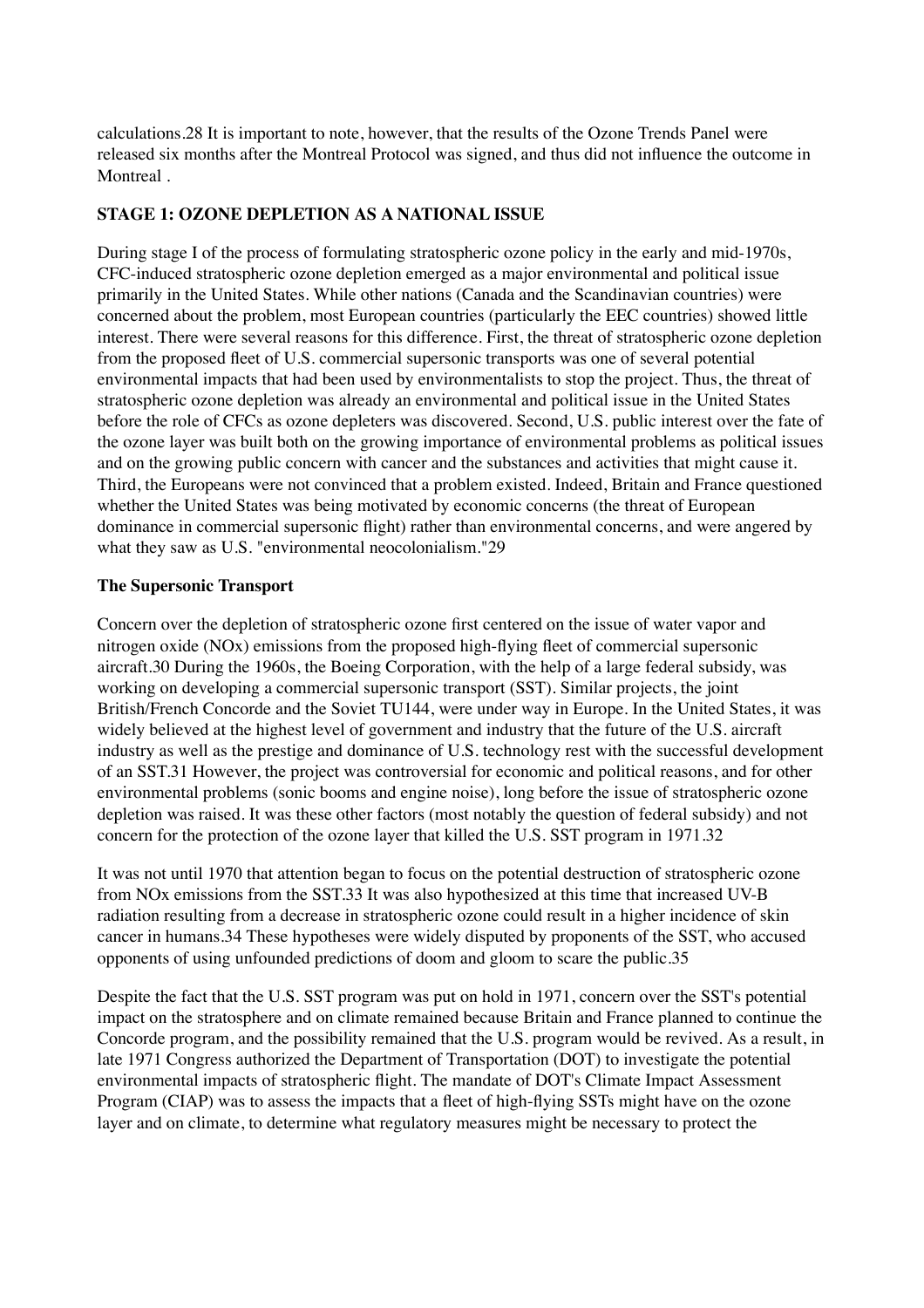stratosphere, and to report its findings to Congress by 1974.36

CIAP was a major three-year research effort involving over 500 scientists and costing over \$20 million. The final output included a report of findings, six monographs, and the proceedings from four international conferences (totaling over 9,000 pages).37 In December 1974, when the conclusions of the project were released to the public and the press through a 23-page Executive Summary35 (before the full report was released), a great controversy erupted.39 Glantz explains that the scientists who had worked on the project objected to the "tone" of the summary, which differed from the tone of the more detailed Report of Findings.40 Many of these scientists charged that DOT's summary distorted their findings and ignored the potential impacts from a large, high-flying fleet of SSTs.

Citing the Executive Summary and related press releases, the media widely reported that concern about adverse environmental impacts from the SST in the stratosphere were unfounded. This was clearly not the conclusion of CIAP, which supported the SST/ozone-depletion theory proposed by Johnston in 1970, and pointed to the potential skin-cancer hazard.41 In addition, a study by the National Academy of Sciences also supported the SST/ozone-depletion theory.42

The debate over the SST in the United States had important implications for the development of the joint British/French Concorde. In order to prove its economic viability, the Concorde needed access to the major U.S. markets. This was not an easy task--to begin with, there were the obvious environmental concerns, but more importantly, there were concerns about long-term U.S. interests in developing an SST. The U.S. decision was to allow access by the original sixteen production models of the Concorde to thirteen U.S. airports, at the option of the airports. According to Ross this was a "highly political compromise" that said that "the Concorde is to be tolerated but not encouraged."43 This decision and the problems that the United States had created in promoting supersonic flight left the British and French with a bad feeling that would later have implications for the CFC issue.44

The debate over developing a commercial SST was important to the issue of CFC-induced stratospheric ozone depletion not only because it identified the potential threat that human activity might pose to the ozone layer, but more generally because it marked the beginning of a period in which technological development would increasingly have to be balanced with other societal goals. Horwitch argues that "the SST conflict was clearly both a catalyst and a harbinger of a new era."45 In this new era, technological development would be greeted with increasing public and political scrutiny, and environmental groups and the public would become key participants in the decisionmaking process.

## **The Spray-Can Issue**

In 1974, as work on CIAP was nearing completion, the issue of CFCs was brought to the attention of the public. It was initially raised as a completely separate issue from CIAP and the SST debate. A principal difference between the SST and the CFC/spray-can issue was that the SST represented a potential threat while CFCs were an actual threat. The initial public debate was polarized between those who predicted catastrophe and those who thought such predictions were absurd. Not surprisingly, both manufacturers and users of CFCs opposed any effort to regulate CFCs in aerosol spray cans. They questioned the validity of the theory, pointing out the uncertainties and noting the lack of supporting evidence.

In the political and public arenas, the CFC/spray can issue was taken seriously. The issue emerged not only against the background of the SST/ozone issue, but also against the background of a rapidly expanding and increasingly powerful environmental movement and growing public concern for and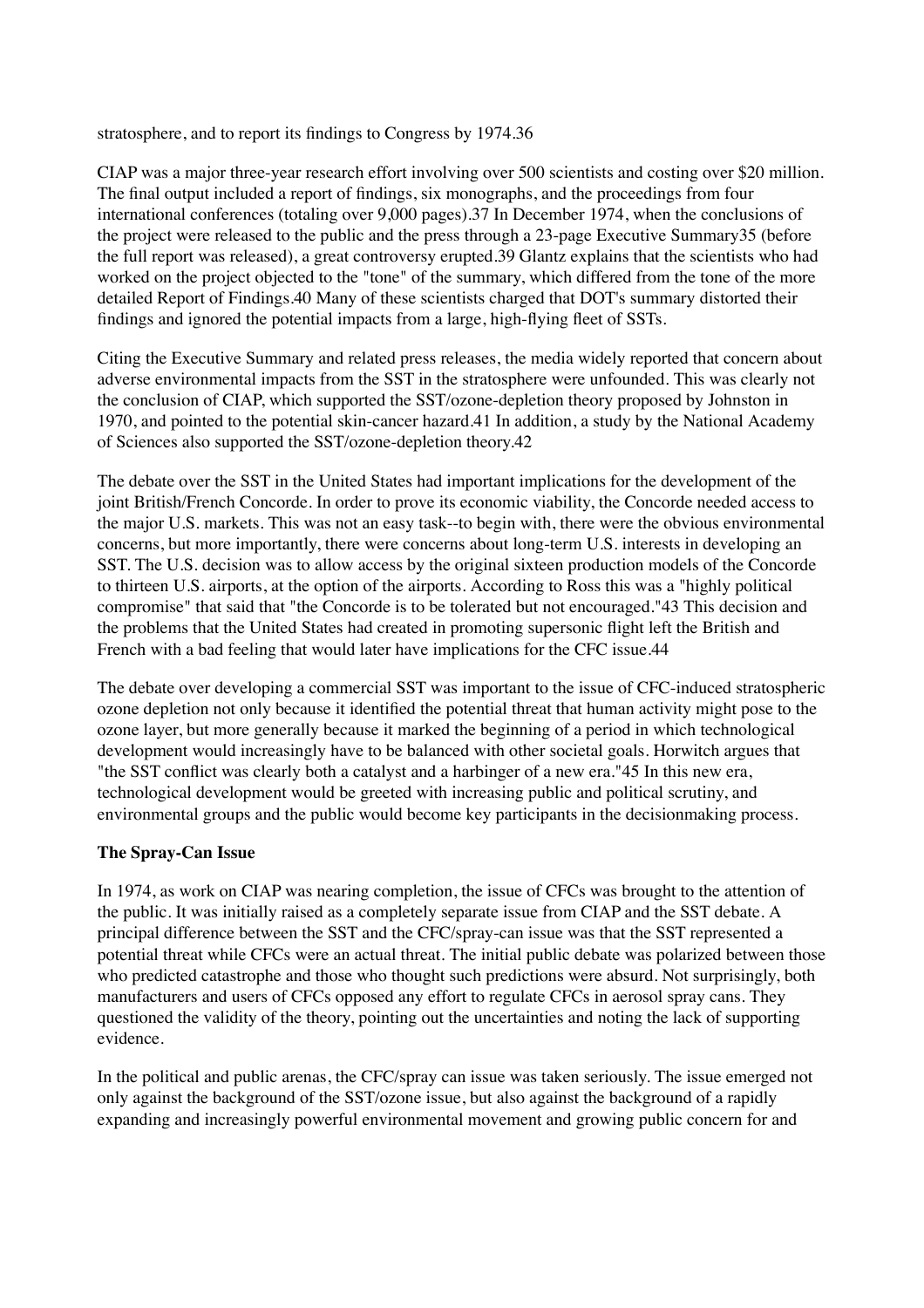fear of environmental problems. The fear of skin cancer from the depletion of stratospheric ozone due to the use of CFCs as aerosol propellants in spray cans personalized the risks for many people.46 Through the media, the public learned that such nonessential products as aerosol hairsprays and deodorants could pose serious future environmental and health risks.47 The public came to view the risks of using CFC-based aerosols as unacceptable. As a result, even before the aerosol ban of 1978, the sale of aerosol products fell sharply.45 Industry, feeling invulnerable, was not prepared for such a strong public and political reaction.

It was against this background that, in January 1975, an ad hoc Interagency Task Force on Inadvertent Modification of the Stratosphere (IMOS) was established by the National Science Foundation and the Council on Environmental Quality to develop a coordinated plan of action for federal agencies.49 In addition to IMOS, the National Academy of Sciences initiated an even more detailed study of the CFC problem.50 Both studies built upon the work from CIAP and the debate over the SST. Bastian comments that the rapid governmental assessment and response to the CFC issue "would not have been possible without the earlier growth of a corps of scientists and policymakers who knew and cared about the stratosphere."51 It was upon the recommendations of these studies and reports that a policy response would be formulated.

The IMOS report, released in June 1975, while conservative in its assessment, supported the CFC/ozone depletion theory and its link to skin cancer.52 However, rather than endorsing a specific bill to regulate CFCs, IMOS supported the Toxic Substance Control Act (TSCA) that was being debated in Congress. The problem with formulating CFC regulations was that no single agency or law provided a comprehensive framework for implementing and enforcing regulations. Bastian notes that existing authority was "overlapping and incomplete."53 TSCA would solve this problem. IMOS also recommended that if the NAS study supported the findings of IMOS, federal agencies should initiate rulemaking procedures for controlling CFC use.

The NAS study, released in September 1976, supported Molina and Rowland's theory as well as the connection between ozone depletion and the increased incidence of skin cancer.54 The study also noted that existing legislation was inadequate for regulating CFC use and recommended that new legislation be enacted. In addition, the NAS study recommended selective regulation of CFC use if, after a period of further study of no more than two years, the threat of significant ozone depletion remained. With the conclusions of the NAS study in hand, IMOS issued a recommendation that federal agencies initiate rulemaking procedures.55 This was followed by announcements by the appropriate federal regulatory agencies--EPA, Consumer Products Safety Commission (CPSC), and the Food and Drug Administration (FDA)--that they would initiate rulemaking procedures.56

#### **The Aerosol Ban**

In October 1976, the Toxic Substance Control Act57 was passed giving the EPA broad regulatory authority over CFCs. In order to facilitate the rulemaking process, a multi-agency work group was formed under EPA's leadership.58 The work group proposed a two-phase effort: the first would focus on regulating nonessential uses of CFCs in aerosols under TSCA, and the second on regulating other uses of CFCs. In May 1977, EPA announced proposed regulations for controlling CFCs in aerosols,59 and in March 1978 final regulations banning the nonessential use of CFCs in aerosols were promulgated by EPA and FDA under TSCA and the Federal Food, Drug and Cosmetic Act.60 The ban took effect in December 1978.

In addition to TSCA, the 1977 amendments to the Clean Air Act61 provided the EPA with an even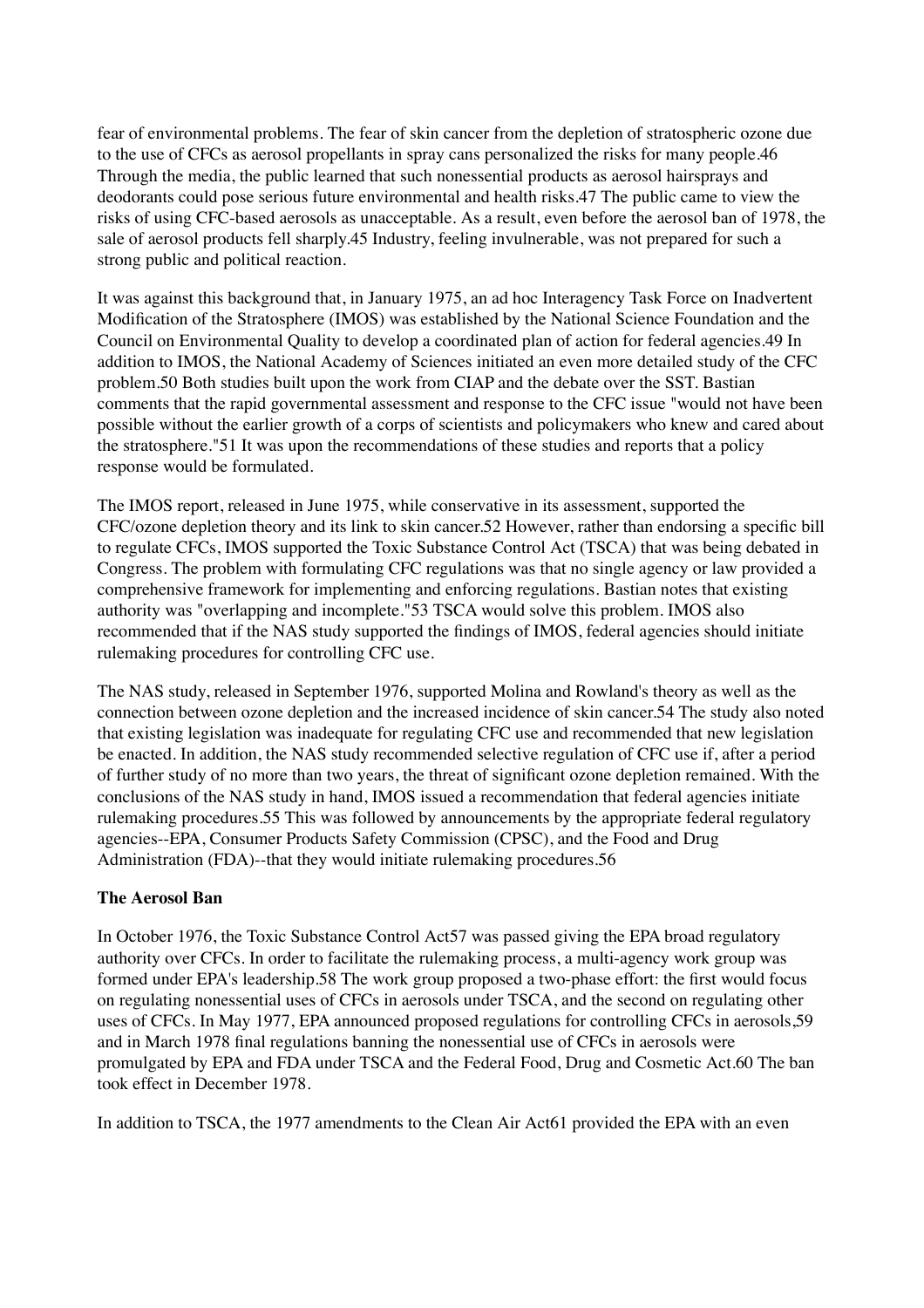broader mandate for protecting the stratosphere. Under the Clean Air Act Amendments, the EPA is required to regulate any activity that threatens the stratosphere and endangers public health.62 Despite this mandate and the goal for phase two of the multiagency work group, however, no action was taken to regulate non-aerosol CFC uses. The multi-agency work group argued that with little interest and cooperation in regulating CFCs outside the United States, regulation of other uses of CFCs was not "viable."63 However, other uses of CFCs, such as refrigeration, could not easily be described as nonessential, and the argument for readily available substitutes for non-aerosol uses of CFCs was not as strong. In addition, the chemical industry, reeling from the aerosol defeat, persuasively argued that time was needed to develop substitutes.64

The United States was not the only country to ban the use of CFCs in aerosols, although it was the only major producer/user to do so. Canada, Sweden, Norway, and Denmark also banned the use of CFCs in aerosols; the Netherlands (a major producer/user of CFCs) required warning labels on aerosol spray cans; and in West Germany (another large producer/user of CFCs) industry agreed to a one-third reduction in CFC use in aerosols.65 In addition, in 1980 the European Economic Community (EEC) required member nations not to increase CFC production and to reduce CFC use in aerosols by 30 percent from 1976 levels by the end of 1981; this act was mostly symbolic, since aerosol use in Europe had already declined significantly from 1976 levels, and European production was far below capacity. 66

The greatest resistance to CFC regulations came from France and Britain, both major producers and users of CFCs, but both countries eventually adopted the EEC regulation for a 30 percent reduction in aerosol uses of CFCs. Downing and Kates argue that the reluctance of France and the Britain to regulate CFCs was due partly to the potential economic impact, the nature of their environmental decisionmaking process, and the fact that they were involved in developing a commercial SST.67 With the memory of the Concorde still fresh, the British and French were skeptical of U.S. motivations.68 In addition, the European countries in general were less inclined to take the threat seriously and to regulate CFCs without conclusive scientific evidence linking CFCs with ozone depletion.69

In summary, the process of formulating a policy response to CFC-induced stratospheric ozone depletion in the United States can be assessed as a three-step process: (1) assessment of the problem and the risks; (2) development of a regulatory authority; and (3) formulation and implementation of a regulation. By 1978, the issue of stratospheric ozone depletion had progressed through all of these steps. The action taken by the United States was both significant and remarkable. It had taken less than five years to move from the scientific discovery of a potentially serious environmental problem to the implementation of a major new regulation designed to resolve that problem.

## **STAGE II: OZONE DEPLETION AS AN INTERNATIONAL ISSUE**

While ozone depletion had emerged as a major environmental policy issue in the United States and several other countries by the late-1970s, the issue was by no means resolved. Among the major CFC producer/user nations, only the United States had taken substantial action, and then only concerning CFC use in aerosols. Ozone depletion was a global problem, and it was becoming increasingly clear that an effective response would have to be international. Between 1977 and 1985, the problem of stratospheric ozone depletion moved from the national to the international political arena. In 1985, the Vienna Convention70 legitimized stratospheric ozone depletion as an international political issue, and provided the framework under which the Montreal Protocol would be negotiated. Yet final agreement in Montreal would require more than an emerging international consensus.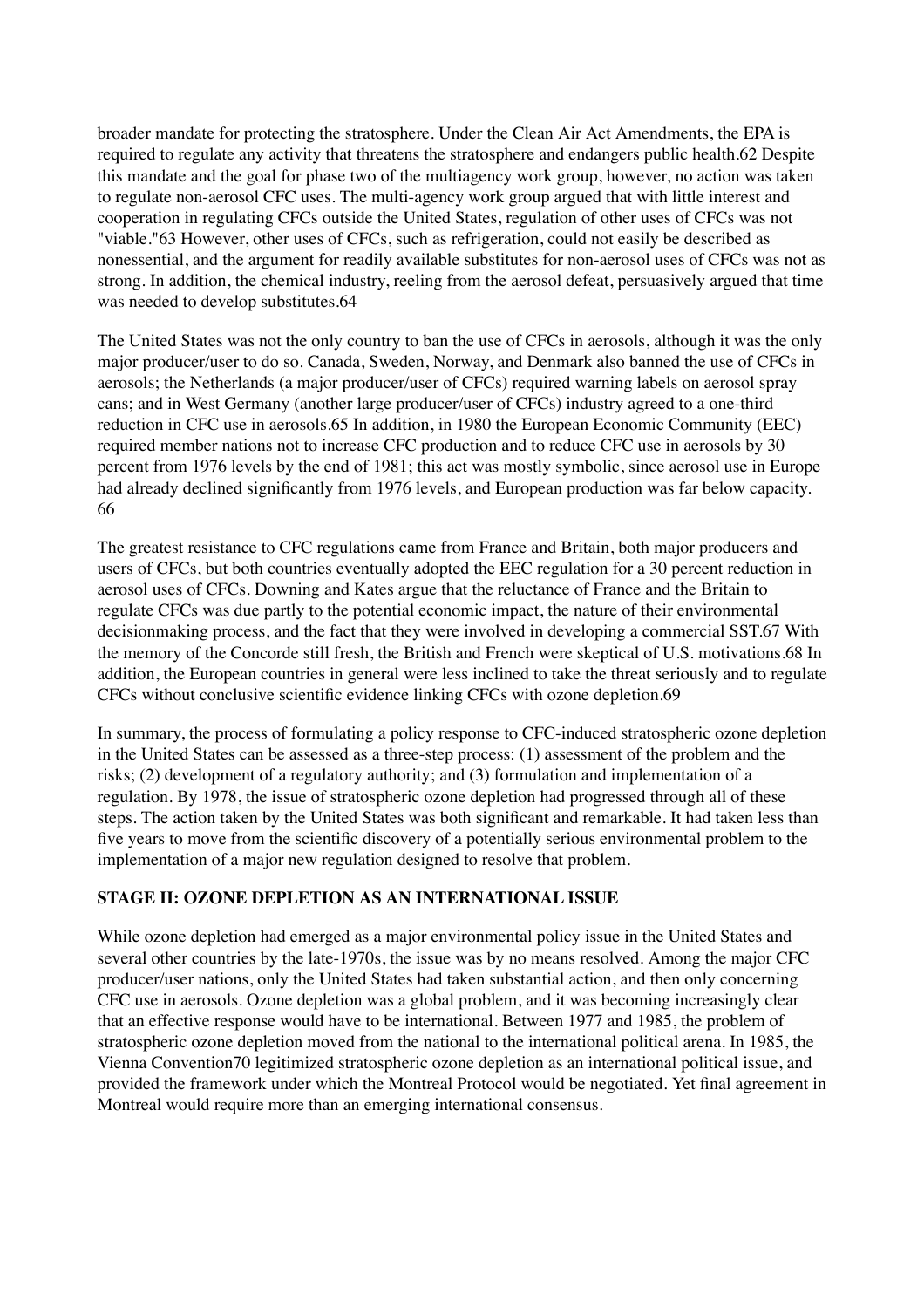#### **UNEP and International Negotiations**

Stage II, the process of formulating an international response, had begun even before the U.S. aerosol ban in 1978. In addition to research and regulatory efforts by the United States and other countries, several international organizations became involved in the CFC/ozone issue in the mid-1970s, including UNEP, the World Meteorological Organization (WMO), the Organization for Economic Cooperation and Development (OECD), and the EEC. UNEP in particular has played a central role in coordinating international research efforts and in developing an international response to the CFC/ozone problem, especially in terms of problem recognition and assessment, and the identification of policy alternatives.71

Many of the early efforts of UNEP and the other international organizations were aimed specifically at coordinating international research. For example, a WMO statement from a 1975 meeting of experts on stratospheric ozone stated the need for a coordinated international effort to monitor and study stratospheric ozone and the need for collaboration with other international organizations such as UNEP and the International Council of Scientific Unions (ICSU).72 in 1976, the Governing Council of UNEP adopted a decision requesting that the executive director convene an international meeting on stratospheric ozone.73 This meeting was held in March 1977 in Washington, D.C. and assessed current research and future research needs.74 A second international meeting in April 1977, sponsored by EPA, assessed measures for protecting the ozone layer.75

At UNEP's 1977 meeting, a World Plan of Action for the Ozone Layer was adopted. The plan outlined research needs in three areas: (1) the natural ozone layer; (2) impact of changes in the natural ozone layer; and (3) socio-economic aspects.76 It also recommended that UNEP exercise a "coordinating and catalytic role" in implementing the plan by establishing a Coordinating Committee on the Ozone Layer (CCOL). CCOL, whose membership includes representatives from national and international agencies and from nongovernmental organizations, has been meeting regularly since 1977. It assesses recent research results and data on impacts, makes recommendations relevant to implementing the World Plan of Action, and publishes the Ozone Layer Bulletin.

In addition to its efforts at coordinating research, UNEP took on a second task: in May 1981, the governing council of UNEP formed an ad hoc legal and technical working group to draft a Global Framework Convention for the Protection of the Ozone Layer.77 The result was the "Vienna Convention for the Protection of the Ozone Layer," adopted at a conference of 43 states in March 1985, which outlined the responsibilities of states to protect "human health and the environment against adverse effects resulting or likely to result from human activities which modify or are likely to modify the ozone layer."78 The convention also called for international cooperation in research, monitoring, and information exchange. It was designed as an "umbrella treaty" to be supplemented by more specific protocols and subtreaties.79 While an effort made to include a protocol on controlling CFC production and use with the convention failed, a Resolution on a Protocol Concerning Chlorofluorocarbons was adopted, calling for "a protocol to control equitably global production, emissions and use of CFCs."80

No protocol on controlling CFC production and use was adopted at the Vienna Convention because of a dispute between the United States, Canada, Sweden, Norway, and Finland (often referred to as the Toronto Group) on one side and the EEC countries on the other. The EEC favored a production capacity cap and a 30 percent cut in nonessential aerosol use of CFCs, while the United States, Canada, and the Scandinavian countries (which had already banned nonessential aerosol use of CFCs) favored an 80 percent reduction or a complete ban in nonessential aerosol use of CFCs. The dispute centered on the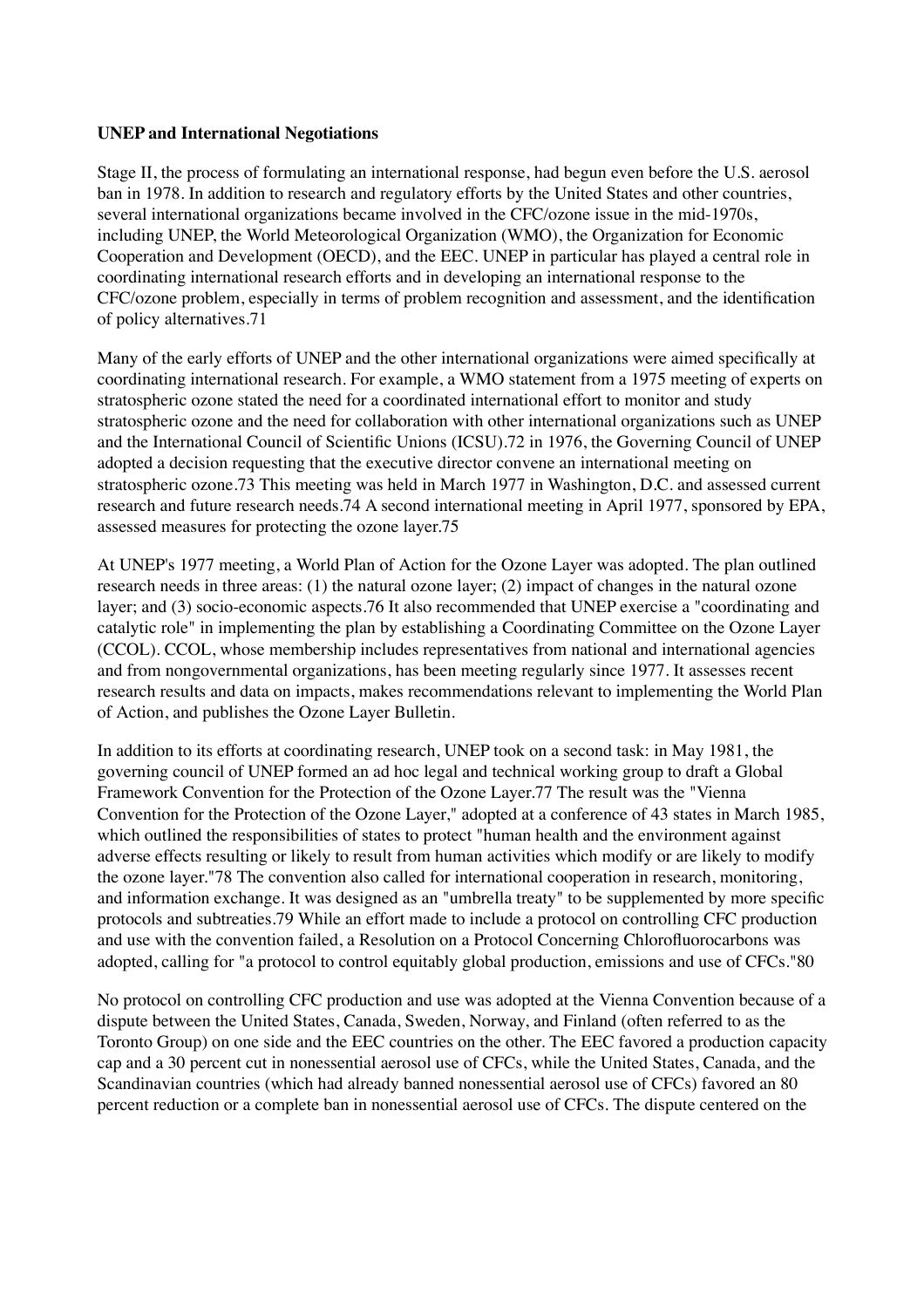fact that the Toronto Group countries had already banned aerosol use of CFCs while the EEC countries had not. Furthermore, the EEC countries were only producing at 65 percent of capacity and thus could still significantly increase production despite a capacity cap. The Toronto Group sought controls that would force the European countries to cut back on aerosol use of CFCs, while the EEC opposed being forced to adopt regulations already adopted by the Toronto Group countries. The dispute polarized the negotiations.81

The Vienna Convention was important because it represented a common ground on which international consensus had been reached, and also established the framework under which a protocol would be negotiated. Subsequently, the key question was not so much whether there would be a protocol, but rather how strong it would be.

#### **THE ROAD TO MONTREAL**

In 1986 and 1987 a new sense of urgency about stratospheric ozone emerged as a result of several key events. First, there was the rapid growth in demand for CFCs with the end of the global economic recession. Demand for CFCs had been growing at five percent annually since 1983, and in 1986 it had reached levels that existed in the mid-1970s before action was taken to regulate aerosol uses of CFCs.82 In addition, in 1983, President Reagan's first EPA Administrator, Anne Gorsuch, who had not favored further CFC regulation, resigned. Under new leadership, EPA rejuvenated its stratospheric ozone program.83 Also, in conjunction with its 1980 Advance Notice of Proposed Rulemaking concerning nonaerosol uses of CFCs, EPA was facing a lawsuit from the Natural Resources Defense Council designed to force EPA to take action to protect stratospheric ozone under the Clean Air Act.84 There were also important new studies by WMO/NASA and EPA/UNEP.85 Finally, in 1985 scientists discovered the Antarctic ozone hole, an event which received much media attention. 86

In January 1986, EPA announced its new Stratospheric Ozone Protection Plan. The plan was based on organizing a series of domestic and international workshops to develop and assess information on CFCs and stratospheric ozone to be used in upcoming international negotiations and for domestic rulemaking.87 These workshops were critical in building an international consensus on the need for measures controlling CFC production and use. The plan also called for EPA to undertake a risk assessment which would be used to guide future decisionmaking.88 The United States now had a strong program to shape U.S. and international policy on CFCs and stratospheric ozone depletion.

In December 1986, negotiations on a protocol to the Vienna Convention for controlling CFCs resumed. The new U.S. position, as outlined by EPA and the State Department, called for a near-term freeze on the production of CFCs and halons and a long-term phaseout. In February 1987, the United States called for freezing CFCs and halons at 1986 levels and then cutting back by 95 percent in 10-14 years.89 Richard Benedick, Deputy Assistant Secretary of State and chief U.S. negotiator in Montreal, and EPA Administrator Lee Thomas were instrumental in formulating the U.S. position, and promoting it both within the United States and internationally. The U.S. position was based on new research that pointed to a strong and growing consensus in the international scientific community concerning the serious threat that CFCs posed to the ozone layer,90 and on the recent EPA risk assessment that demonstrated that unacceptable risks were associated with ozone depletion.91

The European countries indicated that there was flexibility in their earlier position. At first they favored only a freeze. However, by February 1987, they agreed to a 20 percent cut,92 and by that spring there was consensus on the need for a 50 percent reduction.93 The shift in the European position came about through difficult negotiations.94 The Europeans were also convinced by the weight of recent scientific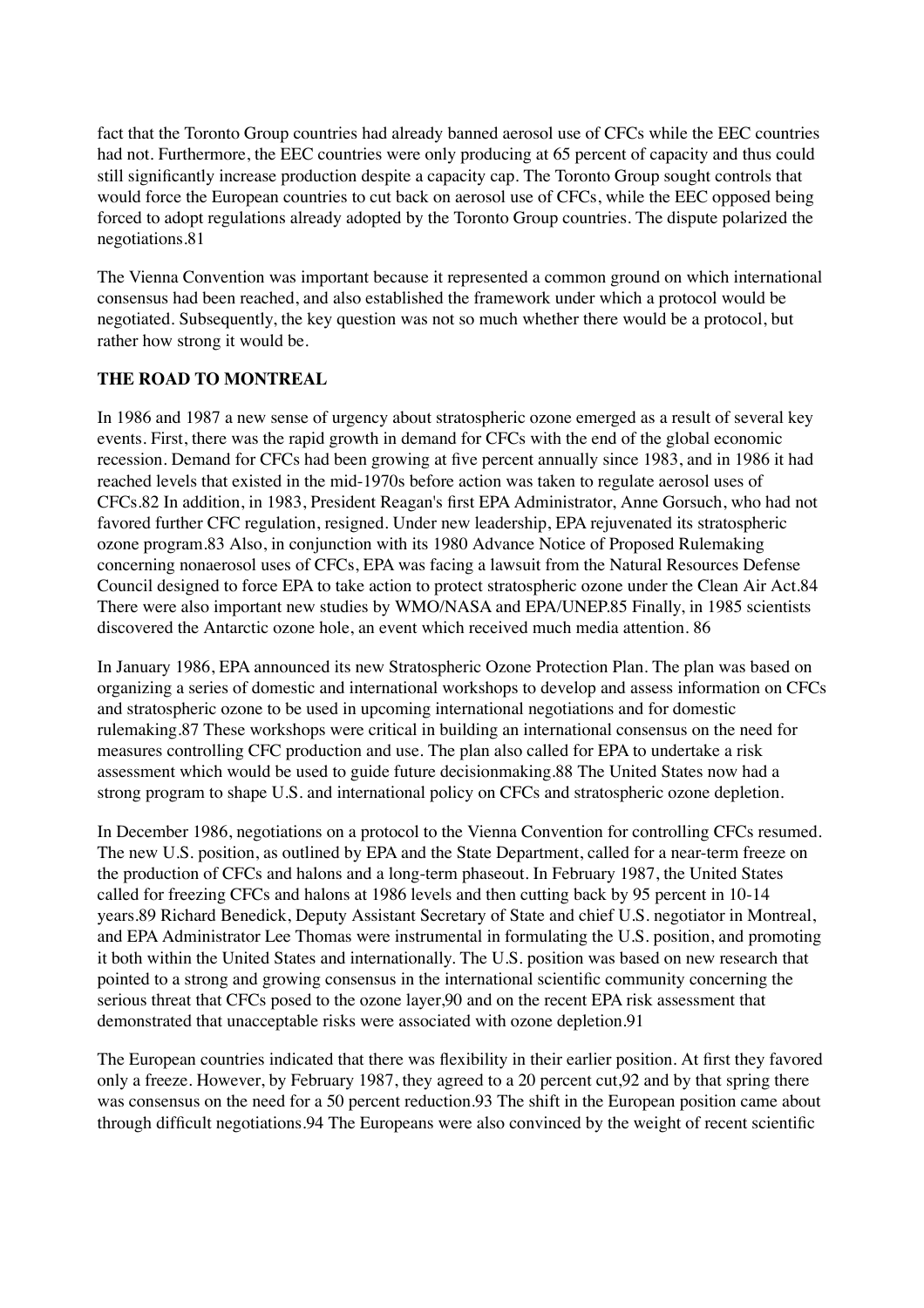assessments. In addition, European governments were being pressured by their own environmental groups, and the EEC countries, as well as Japan, feared that if there was no international agreement, the United States might take unilateral action and impose trade sanctions. An international agreement was also considered by all parties, including industry, as a powerful incentive for developing and marketing CFC substitutes.

In the spring of 1987, however, as negotiations on a protocol continued, a serious rift developed within the U.S. administration. Opposition came from within the Office of Management and Budget, and the Departments of Commerce, Energy, and Interior, which supported only a CFC production/use freeze.95 It has also been suggested that these agencies were disturbed by the failure of EPA and the State Department to keep other agencies fully informed on the rapidly evolving U.S. position, particularly at the highest levels.96 It may be, however, that these agencies were fully informed, and that in fact they were simply surprised by the success of the EPA/State Department negotiations on the Protocol.

This split in the Reagan Administration received considerable publicity. For example, when Secretary of the Interior Hodel suggested that wearing hats and sunglasses and using sunscreen was an effective way to mitigate the potential health effects of increased UV-B radiation, the story was widely covered by the news media. At one point it appeared as if the U.S. position would be significantly weakened, but the Senate overwhelmingly passed a resolution supporting a 50 percent reduction and eventual phaseout of CFCs, and Hodel's remarks as well as proposals to weaken the U.S. position received much criticism in the press.97 Eventually President Reagan's decision was to favor a 50 percent reduction in CFCs and a freeze in halons (the eventual structure of the protocol). Despite the last-minute reassessment of the U.S. position, the United States remained the principal advocate for a strong protocol. The United States, EPA, and the State Department in particular, deserve much credit for the strength of the Montreal Protocol.

## **THE BASIS FOR AGREEMENT: THREE CRITICAL FACTORS**

The Montreal Protocol was an outgrowth of the 1985 Vienna Convention, which legitimized stratospheric ozone depletion as an international environmental issue and established the basis for negotiation that would eventually lead to the protocol. However, other factors critical to building international consensus on the need for substative measures controlling global production and use of CFCs were not fully in place in 1985. These factors were: (1) the evolving scientific understanding of stratospheric ozone and its influence on policymaking; (2) increasing public concern based on the threat of skin cancer and the perception of potential global catastrophe associated with the discovery of the Antarctic ozone hole; and (3) the availability of acceptable substitutes. It was the evolution of these factors that finally opened the door to the Montreal Protocol.

#### **Evolving Science**

The evolving scientific understanding of stratospheric ozone was a key factor in reaching agreement on a protocol. While there was considerable disagreement among scientists over the problem of stratospheric ozone depletion in the 1970s, improvements in the collection and assessment of data and in models in the past decade have led to the development of a stronger scientific base on which to argue for and develop control strategies. Major scientific assessment projects have continued to point to and elaborate on the threat that CFCs posed to atmospheric ozone. Two reports were particularly important and influential. The first was the 1985 WMO/NASA international assessment on the processes controlling atmospheric ozone. This three-volume work involved 150 scientists from eleven countries and demonstrated a strong and growing consensus on the threat that CFCs posed to atmospheric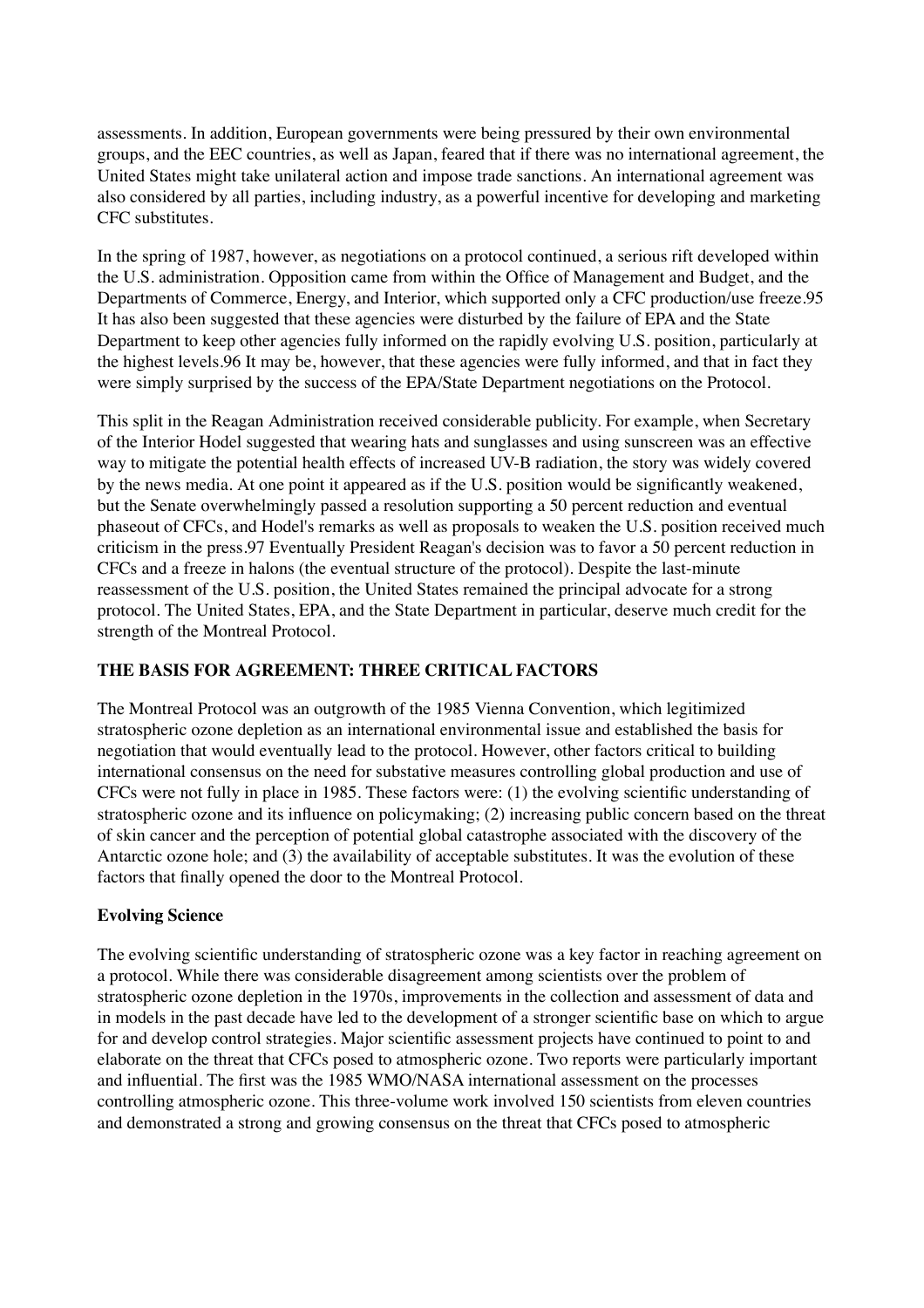ozone.98 In summarizing this report, Watson et al. conclude that:

there is now compelling observational evidence indicating increases in the concentrations of gases which control atmospheric ozone. These gases, which include the chlorofluorocarbons, . . . are the precursors to the hydrogen, nitrogen, and chlorine oxides which catalyze the destruction of ozone in the stratosphere.99

In addition, in June 1986, EPA and UNEP jointly sponsored an international conference and report on the effects of changes in stratospheric ozone and global climate.100 The conference brought together 300 scientists and policymakers from 20 nations and produced a four-volume report.101 The June EPA/UNEP conference was followed in September by an international workshop sponsored by the United States and held in Leesburg, Virginia. This workshop was part of the process of negotiating a protocol as outlined by the resolution to the Vienna Convention. Building upon the work of the earlier UNEP/EPA report and the WMO/NASA assessment, the Leesburg workshop was instrumental in achieving a consensus among the principal negotiating parties on the need for CFC controls. 102

The importance of these scientific reports was two-fold. First, they demonstrated a strong international consensus among scientists and policymakers that CFCs posed a serious threat to the ozone layer, that the problem was global in scope, and that society would have to deal with the effects for decades, if not centuries. Second, this research demonstrated the connections between ozone depletion and global warming. Not only were CFCs an important greenhouse gas, but the effective redistribution of atmospheric ozone (the decrease in the middle and upper stratosphere and the increase in the lower atmosphere) would also contribute to global warming. Thus the emerging consensus was that the two issues, ozone depletion and global warming, should be considered together. 103

In addition to these studies, EPA, through its Stratospheric Ozone Protection Plan, undertook a massive assessment of the risks posed by trace gases that can modify stratospheric ozone. This risk assessment concluded that:

current scientific theory and evidence indicate that continued increases in the concentrations of a variety of trace gases in the atmosphere are likely to modify the vertical distribution and column abundance of stratospheric and tropospheric ozone . . . and consequently affect public health and welfare. 104

The EPA risk assessment also made some staggering assessments of potential effects. For example, using a scenario of no CFC controls and a continued annual growth of 2.5 percent through 2050, EPA estimated over 150 million additional skin cancer cases, resulting in more than three million deaths for the U.S. population born before 2075.105

EPA and the State Department based the U.S. position of a near-term freeze and eventual long-term phaseout of CFCs on the risk assessment and the other scientific studies. These studies also had considerable influence on European policymakers and on the chemical industry. The most current scientific research was conclusively pointing to the role of CFCs in depleting atmospheric ozone, and the serious threat that this posed to the global environment and the health and welfare of people in all nations.

## **Catastrophic Nature of the Risks: The "Dread Factor"**

The public's perception of the risks from an environmental problem can have a significant effect on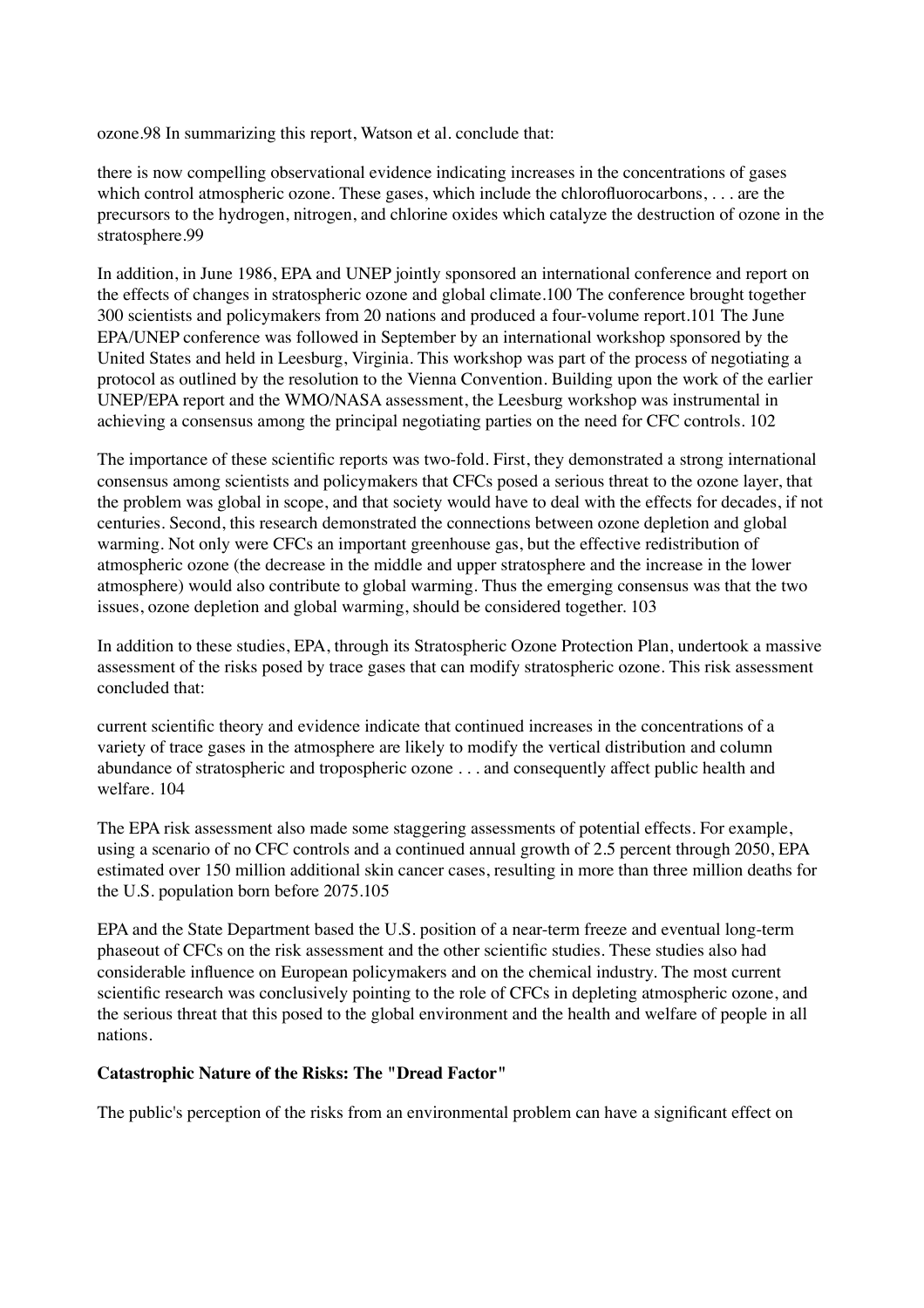how policymakers respond to that problem.106 Slovic et al. have identified a shared set of characteristics called "dread" that help explain how the public perceives risks from certain technologies and hazards.107 The risks from a technology or hazard that are perceived to be high in dread are those that are seen to be globally catastrophic, threatening to future generations, increasing, hard to prevent, not easily reduced, involuntary, and personally threatening. Technologies and hazards that score high in dread include among others nuclear power, nuclear weapons, DDT and other pesticides, liquid natural gas, and asbestos. A second important factor is familiarity, that is, whether the risks are observable, known to those exposed and to the scientific community, and whether the effects are immediate or delayed. A third factor is the extent of exposure. Risks from technologies such as nuclear power or DDT that are perceived to be high in dread, low in familiarity, and high in exposure are more likely to be seen as unacceptable by the public.108

The CFC/ozone-depletion problem shares many of these characteristics. In particular, the increased risk of skin cancer is a global problem which is threatening to future generations, increasing, hard to prevent, and not easily reduced. Furthermore, exposure is involuntary and personally threatening. In addition, the recently discovered ozone hole over Antarctica109 has likely contributed greatly to the perception of global catastrophe and dread, adding a new sense of urgency. Also, familiarity with the ozone depletion problem is low: the risks are not easily observable, and they are delayed and not well understood by scientists. In other words, the risks associated with ozone depletion are high in dread, low in familiarity, and high in exposure. The problem is global, with a potential for catastrophic impacts on human health and the environment, and it is not well understood by the public or scientists.

The dread and unacceptable nature of the risks associated with stratospheric ozone depletion have undoubtedly contributed to maintaining political interest in the problem and the search for a solution. The well-documented risk of increased skin cancer110 has long been a driving force behind efforts to protect the ozone layer: it was central to the SST/ozone depletion debate, and it was the principal reason for the U. S . aerosol ban in 1978.

It is more difficult to identify the exact role that the Antarctic ozone hole played in reaching an international agreement in Montreal. During the time the protocol was being negotiated, the cause of the Antarctic ozone hole had not been clearly identified. While many scientists suspected CFCs, this had not been proven. Thus it was dangerous to use the ozone hole as an argument for the protocol. It was necessary to base the protocol on established scientific consensus. Thus if some other cause than CFCs was found for the ozone hole, this could not be used to reconsider the protocol. Nevertheless, regardless of its exact cause, the Antarctic ozone hole represented a tangible impact. It could be detected and recorded by satellites. As a powerful symbol of the potential impacts from stratospheric ozone depletion, the ozone hole galvanized world opinion, and thus influenced the outcome in Montreal.

#### **Industry and the Search for Substitutes**

In the 1970s, producers and users of CFCs in the United States waged a long, hard battle against the regulation of CFCs.111 While industry was unable to prevent the regulation of CFC use in aerosols, they did prevent EPA from proposing regulations regarding non-aerosol uses of CFCs. Likewise in Europe and Japan, industry was strongly opposed to regulating CFCs. Industry argued that there was simply no proof that CFCs were harmful to stratospheric ozone.

By 1986, U.S. industry's opposition to CFC regulation had softened considerably. The increasing worldwide demand for CFCs, coupled with the growing scientific evidence on the role of CFCs as both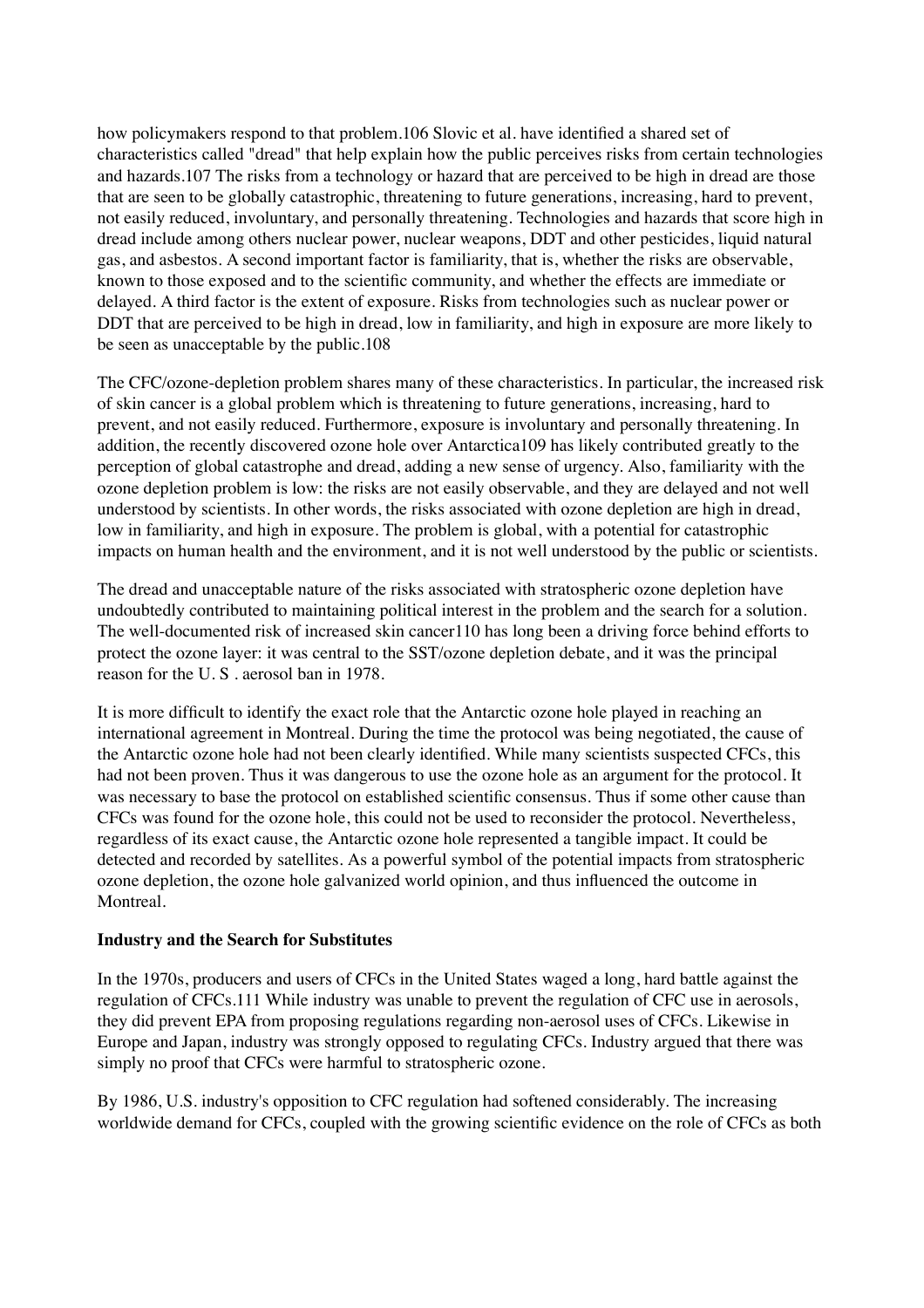an ozone depleter and a greenhouse gas, and the realization that some type of international agreement regulating CFCs would be adopted, forced industry to re-evaluate its position.112 In the fall of 1986, the Alliance for Responsible CFC Policy, an industry lobby group, endorsed a position favoring a "reasonable" global limit on the growth of CFC production capacity. DuPont, the world's largest producer of CFCs with 25 percent of the global market, took an even stronger position, calling for a worldwide limit on CFC emissions; however, DuPont did not specify what this limit should be.113

Clearly DuPont was motivated by the same factors that brought about the shift in industry position in general. However, the CFC industry, and DuPont in particular, were also looking at the possibility of developing substitutes. The chemical industry had been working on developing new chemicals such as CFC-123 and -134a which decomposed in the troposphere and could be used as substitutes for CFC-11 and -12. The development of these substitutes, however, was controlled not only by chemistry, but also by the market. DuPont, in fact, announced that suitable alternatives could be available within five years given the right market conditions.114 Thus the development of alternatives was dependent on economic and regulatory incentives to do so. An international protocol was seen by industry as a useful mechanism for providing the necessary economic incentive to develop and market suitable alternatives.

Thus the debate shifted from whether regulation was necessary to when and how to regulate. Yet industry was opposed to a complete phaseout of CFCs, favoring instead a freeze or a limit on future production and an emissions tax. Most important, however, industry stressed the need for a regulatory structure that allowed for a smooth transition period.115 This shift in position was a major step in reaching agreement on the Montreal Protocol.

#### **THE MONTREAL PROTOCOL**

The Montreal Protocol, the result of nearly 15 years of political and public concern over the impact of CFCs on the ozone layer, outlines specific measures and timetables for reducing production and consumption of CFCs and halons.116 The protocol divides ozone-depleting compounds into two groups. Group I includes the fully halogenated CFCs (CFC-11, -12, -113, -114, and -115) which are the most threatening to the ozone layer, and Group II includes the halons. The protocol also makes an important distinction between developed countries and developing countries, which are referred to as "Article 5 countries" in the protocol. The difference between the developed countries and the Article 5 countries concerns the timing of the production and consumption reductions.

For the developed countries, the protocol stipulates that the production and consumption of Group I compounds are to be frozen at 1986 levels beginning in 1989. Production and consumption of Group I compounds must be reduced to 80 percent of 1986 levels by 1994, and 50 percent of 1986 levels by 1999. The protocol, however, permits a 10 percent (15 percent after 1998) increase in production over the prescribed levels if the additional production is for export to Article 5 countries, or to be used for industrial rationalization (the transfer of production) between parties. The protocol stipulates that the production and consumption of Group II compounds are to be frozen at 1986 levels by 1993. For the Article 5 countries, the same restrictions apply concerning Group I and II compounds, but with a ten-year delay in implementation. Article 5 countries can continue to increase production and consumption until 1999 as long as per capita consumption does not exceed 0.3 kilograms. An average of each Article 5 country's consumption between 1995 and 1997 will be used as the reference level for the staged reductions that take effect in 1999.

The protocol also requires parties to ban the import of ozone-depleting products from nonparties, and to "discourage" the export of technologies used in producing and utilizing ozone-depleting substances to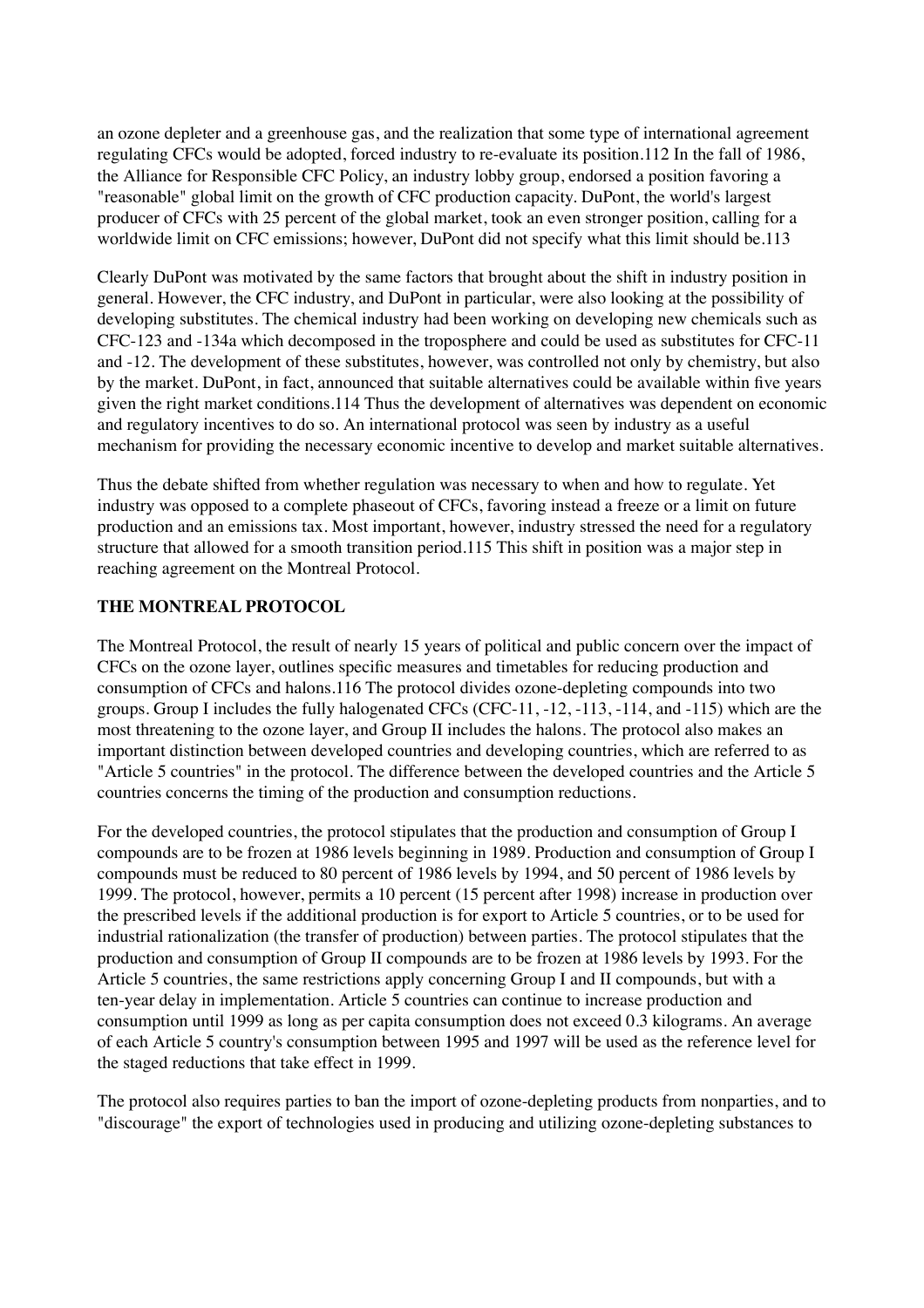nonparties. Finally, the Montreal Protocol is a flexible agreement; it includes mechanisms for re-evaluating and revising the protocol on the basis of new scientific information beginning in 1990.117

The Montreal Protocol entered into force as scheduled on January 1, 1989. Conditions for entry into force included the ratification of the protocol by at least 11 countries representing two-thirds of the global consumption of CFCs and halons controlled under the protocol, and the entry into force of the Vienna Convention. The Vienna Convention was ratified in June 1988, and the ratification requirements for the Montreal Protocol were met in December 1988. By May 1989, 36 countries had ratified the protocol.

Despite the landmark achievement that the Montreal Protocol represents, it is not a perfect document. While the provisions outlined in the Protocol have the potential to greatly slow the rate of production and consumption of CFCs and halons, they may not necessarily prevent the continued depletion of the ozone layer. It is difficult to assess the eventual impact of the Montreal Protocol on CFC and halon production and consumption since there are unresolved issues and ambiguities in the protocol that make exact interpretation difficult.118

The Congressional Office of Technology Assessment (OTA) has made a study of the potential impacts of the protocol on global CFC and halon production and consumption, noting that the success of the protocol is dependent on a number of factors, including the number of countries that ratify the protocol, the extent to which countries comply with the protocol, and the amount of growth in CFC and halon consumption in Article 5 countries.119 Furthermore, it is possible that additional control provisions could be added to the treaty, or that the consumption of CFCs and halons could drop even further than prescribed in the protocol as suitable alternatives are developed.

Taking these uncertainties into account, OTA has estimated that if every nation signs the treaty, CFC and halon consumption could decline by as much 45 percent by 2009, but if only the countries that originally signed the protocol comply with its provisions, consumption of CFCs and halons could increase by as much as 20 percent.120 If the treaty never goes into force, OTA estimates that CFC and halon production could increase 110 to 140 percent. Yet even with a 45 percent decrease in CFC and halon consumption, ozone depletion will not be prevented. EPA, for example. has estimated that an 80 percent reduction in CFC-11 and -12 consumption is needed to prevent the atmospheric concentration of CFCs from increasing further.121 Furthermore, recent scientific evidence has indicated that CFCs are already responsible for a 1.7 to 3.0 percent reduction in ozone over the mid-latitudes in the northern hemisphere; CFCs have also been identified as being at least partly responsible for the Antarctic ozone Thus even the present atmospheric concentration of CFCs threatens the ozone layer.

Environmental groups have also questioned whether the protocol is adequate.123 Recently, with the findings of the Ozone Trends Panel, there has been a call for strengthening the protocol so as to completely phase out CFCs. Whether this will happen is uncertain, however, review of the protocol has already begun. The immediate goal remains implementation of the protocol. The United States has taken major steps toward this goal. In December 1987, EPA proposed new regulations that are in accordance with the Montreal Ptotocol,124 and in March 1988 the U.S. Senate unanimously ratified the protocol, making the United States the second country to ratify the protocol. Environmental groups, however, contend that the United States must do more, arguing for stronger EPA regulations and an active role for the United States as an international lobbyist for protecting the ozone layer.125

Perhaps the real measure of success for the protocol is how well it works as an incentive to develop economical and environmentally safe alternatives to CFCs and halons. Recently, DuPont announced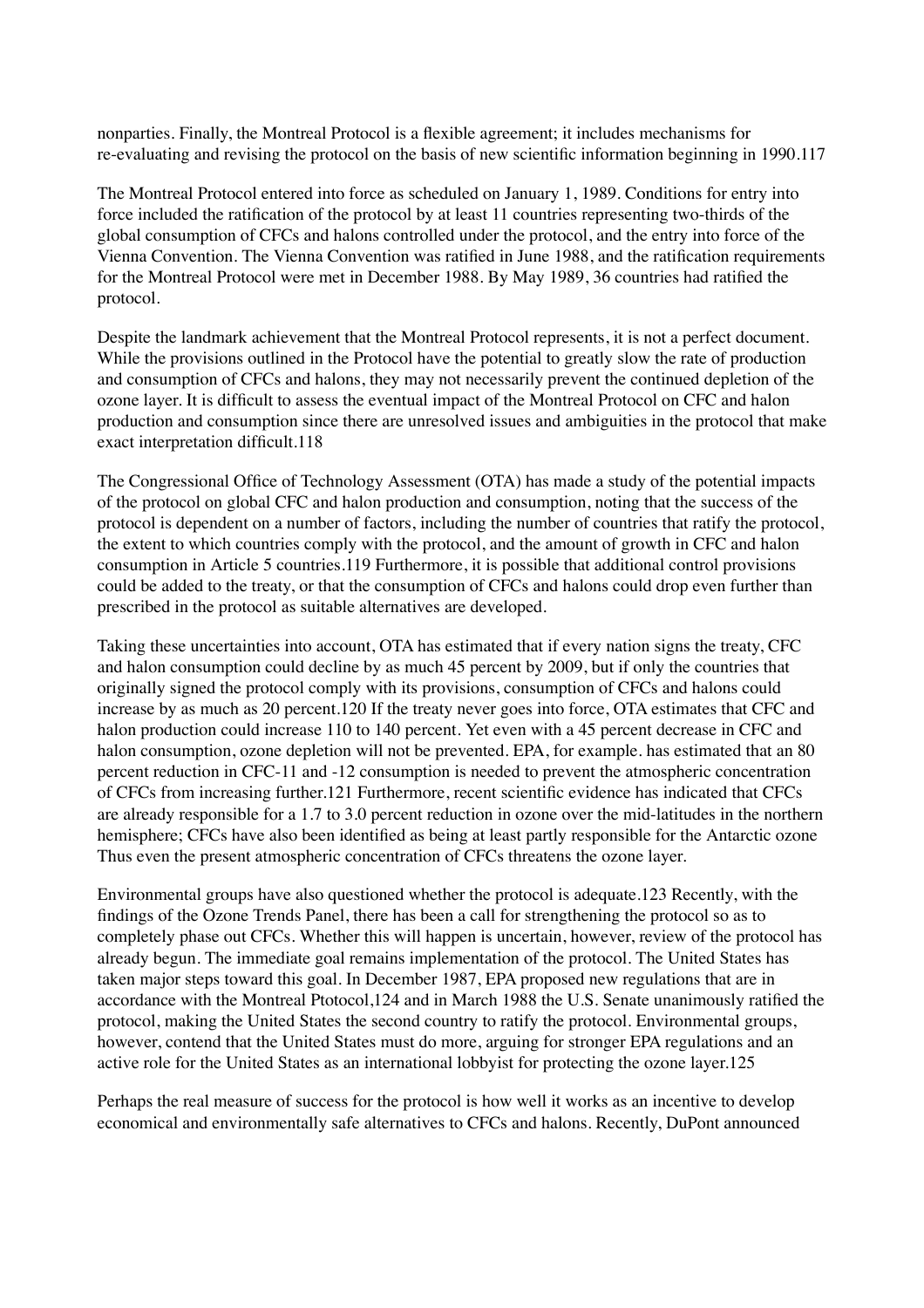plans to phase out its production of CFC by the end of the century. DuPont claims that this decision was based on the Ozone Trends Panel's (1988) report, which attributed ozone reductions in the northern hemisphere to CFCs. DuPont cited this work as the first conclusive evidence connecting CFCs with ozone depletion.126 Regardless of what motivated DuPont to phase out CFCs, their action will likely effect other CFC producers, providing even more incentive to develop substitutes.

## **CONCLUSION**

The history of the ozone issue illustrates the emergence, persistence, and evolution of the fate of stratospheric ozone as both a national and an international political issue. The evolution of stratospheric ozone policy over the past two decades can best be understood as a two-stage process. Stage I focuses on the emergence of stratospheric ozone depletion as an environmental and political issue primarily in the United States, while stage II involves the transformation of stratospheric ozone depletion from a national to an international issue in the 1980s. However, three additional factors were critical in achieving final agreement on the need for international action to reduce global production and consumption of CFCs: (1) the evolving scientific understanding of stratospheric ozone and its role in building an international consensus that a real problem existed; (2) the role of the threat of skin cancer and, since 1985, the role of the Antarctic ozone hole in galvanizing world public opinion; and (3) the fact that industry foresaw the availability of effective substitutes in the near future.

If stage I of the process of formulating stratospheric ozone depletion policy is compared with stage II, it can be seen that these key factors were significantly different between the two stages. In stage I, CFC-induced depletion of stratospheric ozone was principally a domestic issue within the United States; in stage II it had become an international issue. In stage I, there was little consensus among the principal actors on the nature and scope of the problem; in stage II, based on strong scientific evidence, consensus on the nature and scope of the problem was reached. In stage I, the public was reacting to the potential threat of skin cancer; in stage II, they were reacting not only to the potential threat of skin cancer but also to the reality of the Antarctic ozone hole. Finally, in stage I, industry argued that substitutes for non-aerosol uses of CFC did not exist; in stage II, industry not only admitted that it would be possible to develop effective substitutes, they also viewed the protocol as a necessary measure to spur development of these substitutes.

Decisionmakers are confronted with great difficulty when making decisions about cumulative low-grade, long-term environmental problems where impacts are often delayed by decades or even centuries.127 They often choose to ignore them rather than deal with them. The existence of the Montreal Protocol then is encouraging because decisionmakers decided to take significant action- reducing the emissions of important chemicals--more on the basis of the theory that CFCs destroyed ozone than on conclusive evidence that ozone was actually being depleted by CFCs. However, the scientific evidence behind the theory was substantial and there was strong preliminary evidence pointing to ozone depletion by CFCs. Decisionmakers, based on an assessment of the problem, found the risks unacceptable. Yet the actual decisionmaking process was not quite this simple. There were other important motivating factors. For example, industry needed regulation to spur its development of alternatives and the public responded to the problem with great concern. However, perhaps most important, over 15 years the issue of ozone depletion had evolved as a political issue, and had been transformed from a national environmental and political issue to an international one. In a sense then, in September 1987 the time was right to act, as the scientific evidence was more conclusive than ever and the social, economic, and political climate had evolved sufficiently.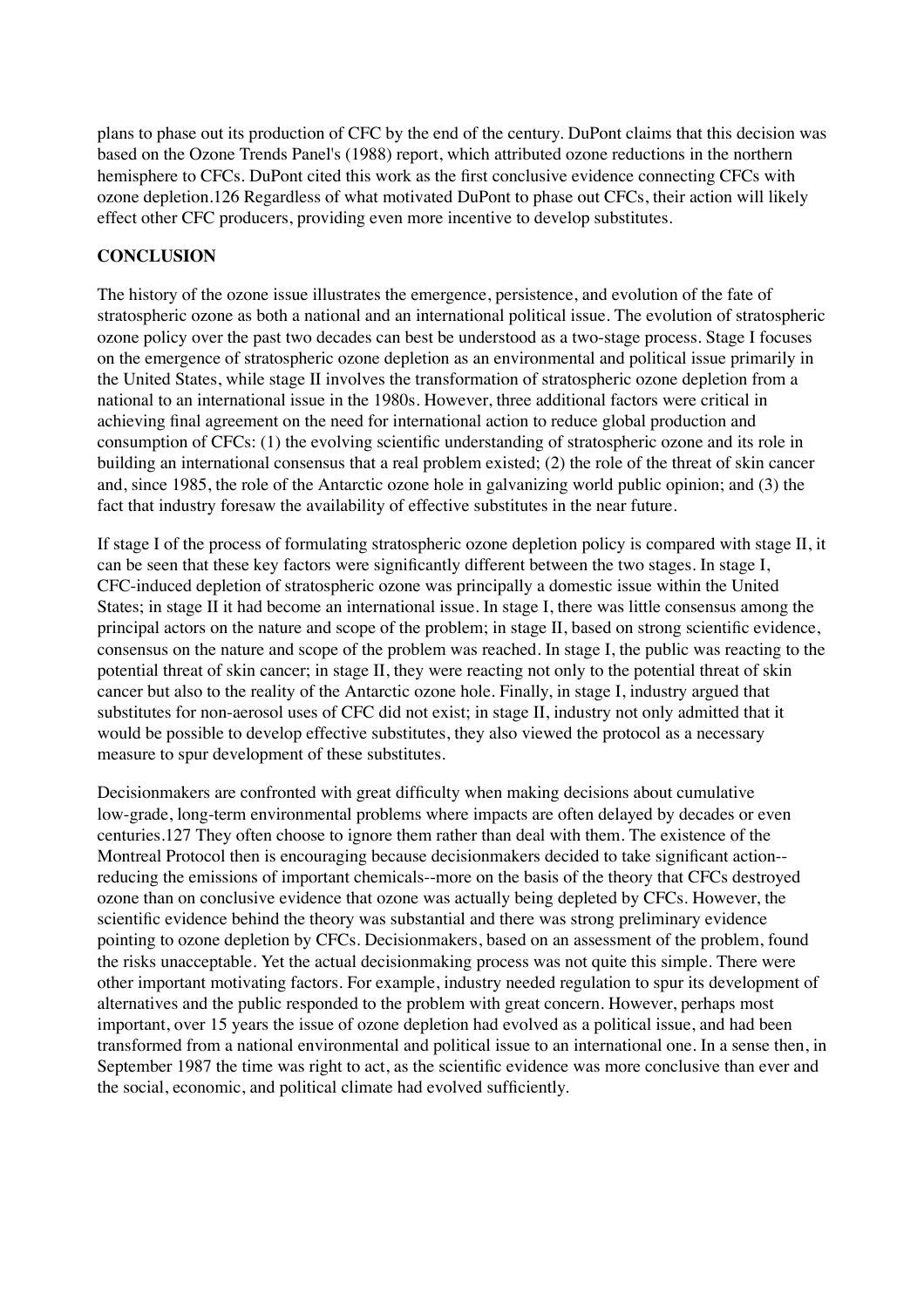While the Montreal Protocol is not a perfect document, it is nevertheless a landmark agreement. It is the first international agreement aimed at resolving a global atmospheric problem. It is important not only because it outlines measures agreed on by the international community to protect the ozone layer, but also because it signifies that innovative approaches to major global environmental problems are possible. Yet the world should not be lulled into a false sense of security by the protocol: the protocol may not solve the ozone depletion problem, at least in the near term. In addition, while there are certainly similarities between ozone depletion and other global environmental problems such as global warming, the means for dealing with these other problems may not be the same as for ozone depletion. The Montreal Protocol, however, offers the precedent of international negotiation and agreement on global environmental problems.

\*This manuscript was prepared while the author was a postdoctoral fellow at the National Center for Atmospheric Research (NCAR), Boulder, Colorado working with the Environmental and Societal Impacts Group. NCAR is sponsored by the National Science Foundation. The author is currently a Fellow in the Climate Resources Program at Resources for the Future, Washington, D.C.

\*\*The author wishes to acknowledge the generous assistance of the many individuals who contributed to the preparation of this paper. In particular, he would like to thank Mickey Glantz, Kathy Miller, Robert Davis, Martin Price, Dale Jamieson, and Will Kellogg for their comments on earlier drafts of this paper. He would also like to thank the members of the Environmental and Societal Impacts Group at NCAR for their support and encouragement.

1. September 24, 1987 (unpublished, Senate Treaty Doc. No. 100-10) (available from the U.N. Environment Programme, N. Y. ).

2. Stolarski & Cicerone, Stratospheric Chlorine: A Possible Sink for Ozone, 52 Can. J. Chemistry 1610 (1974); Molina & Rowland, Stratospheric Sink for Chlorofluoromethanes: Chlorine Atom-Catalyzed Destruction of Ozone, 249 Nature 810 (1974).

3. Molina & Rowland, supra note 2.

4. Atmospheric Ozone 1985 (World Meteorological Organization Pub. No. 16, 1986); R. Watson, M. Gelle, R. Stolarski & R. Hampson, Present State of Knowledge of the Upper Atmosphere: An Assessment Report (NASA Reference Pub. No. 1162, 1986); NASA Ozone Trends Panel, Executive Summary of the Ozone Trends Panel (1988)

5. See Atmospheric Ozone 1985, supra note 4 for a discussion of halons.

6. UV-B is the segment of the ultraviolet spectrum between 290-320 nanometers (nm). Ozone in the stratosphere absorbs much of the incoming solar UV-B radiation. Only 10-30 percent of UV-B is transmitted to the surface of the earth. UV-B causes sunburn, eye damage, premature aging and wrinkling of the skin, and skin cancer.

7. See Effects of Changes in Stratospheric Ozone and Global Climate (J. Titus ed. 1986) [hereinafter Stratospheric Ozone and Climate]; U.S. Environmental Protection Agency, Assessing the Risks of Trace Gases That Can Modify the Stratosphere (1987) [hereinafter EPA].

8. EPA, supra note 7.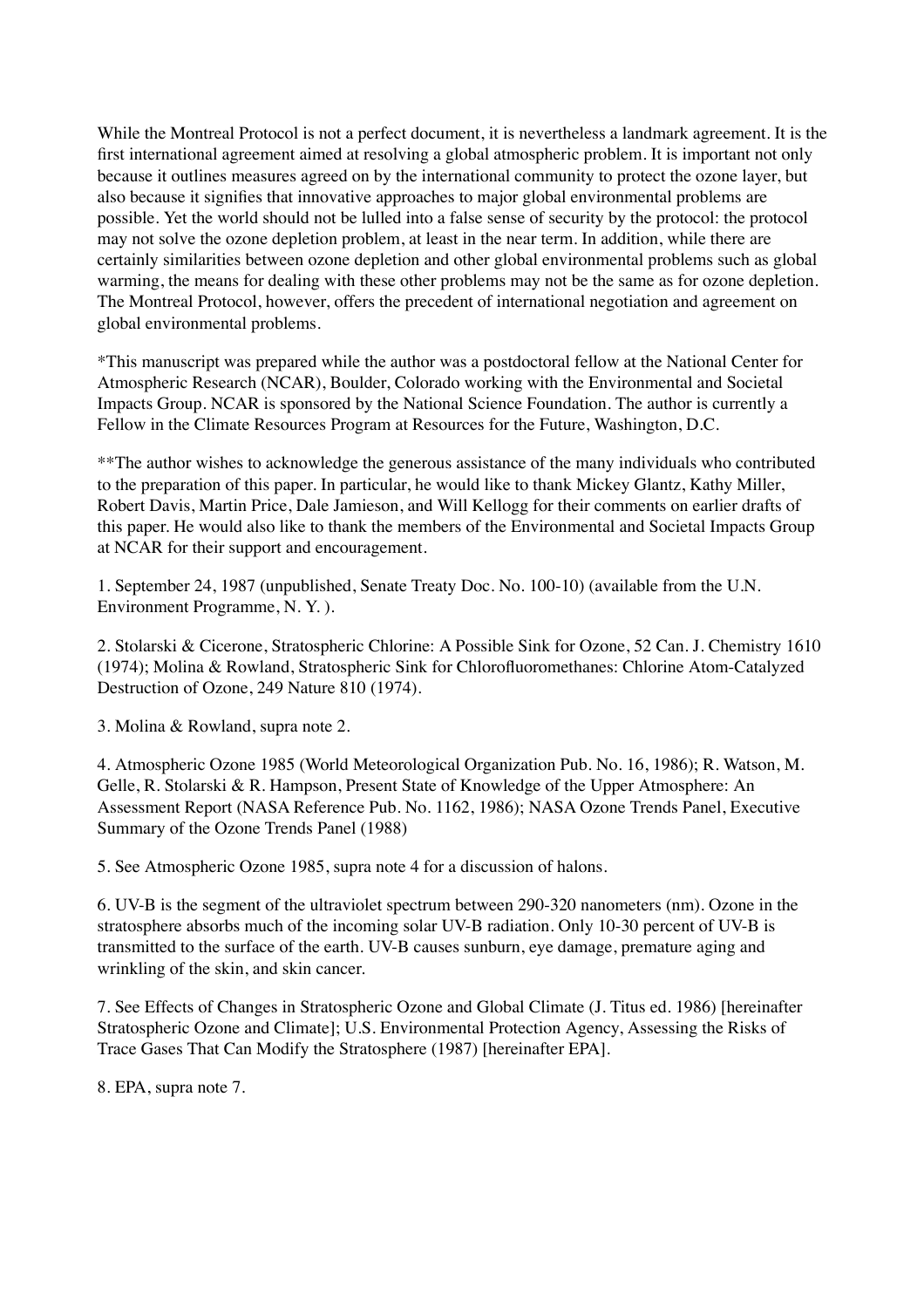9. National Research Council, Causes and Effects of Changes in Stratospheric Ozone: Update 1983 (1984) [hereinafter NRC]; Emmett, Health Effects of Ultraviolet Radiation, in 1 Stratospheric Ozone and Climate, supra note 7, at 129; see also A. Miller & I. Mintzer, The Sky Is the Limit: Strategies for Protecting the Ozone Layer (World Resources Institute Research Report No. 3, 1986).

10. U.S. Environmental Protection Agency, Regulatory Impact Analysis: Protection of Stratospheric Ozone ES-4 (1987).

11. Emmett, supra note 9; A. Miller & I. Mintzer, supra note 9.

12. Teramura, Overview of Our Current State of Knowledge of UV Effects on Plants, in 1 Stratospheric Ozone and Climate, supra note 7, at 165.

13. Worrest, The Effect of Solar UV-B Radiation on Aquatic Systems: An Overview, in 1 Stratospheric Ozone and Climate, supra note 7, at 175.

14. CFCs and other atmospheric trace gases (most notably C02) allow incoming short-wave solar radiation to pass through the atmosphere but absorb long-wave radiation which is emitted from the surface of the earth, resulting in the warming of the lower atmosphere. This process is commonly referred to as the "greenhouse effect." Increasing atmospheric concentrations of greenhouse gases from industrial and agricultural processes could increase the global mean temperature leading to significant changes in the earth's climates. For a general discussion of the greenhouse effect, see World Meteorological Organization, Developing Policies for Responding to Climate Change (1988) [hereinafter WMO].

15. An average global warming of 1.5-4.5 deg C could result in significant changes in the earth's climates, affecting agriculture, water resources, forestry, and natural ecosystems. Mean sea level could rise 0.5-1.5 meters, flooding coastal lowlands. The rate of change would be unprecedented and could stress the ability of some societies to adapt. For a discussion of possible impacts from global warming, see WMO, supra note 14.

16. Report of the International Conference on the Assessment of the Role of Carbon Dioxide and of Other Greenhouse Gases in Climate Variations and Associated Impacts (World Meteorological Organization Pub. No. 661, 1986) [hereinafter Assessment of Greenhouse Gases]; Dickinson & Cicerone, Future Global Warming from Atmospheric Trace Gases, 319 Nature 109 ( 1986); Ramanathan, Cicerone, Singh & Kiehl, Trace Gas Trends and Their Potential Role in Climate Change, 90 J. Geophysical Res. 5547 (1985).

17. Dickinson & Cicerone, supra note 16; Volle, Seiler & Bolin, Other Greenhouse Gases and Aerosols: Assessing Their Role for Atmospheric Radiative Transfer, in The Greenhouse Effect, Climatic Change, and Ecosystems 157 (1986).

18. Assessment of Greenhouse Gases, supra note 16.

19. Farmer, Gardiner & Shanklin, Large Loss of Total Ozone in Antarctica Reveal Seasonal C10x/NOx Interaction, 315 Nature 207 (1985).

20 . Stolarski, Krueger, Schoeberl, McPeters, Newman & Alpert, Nimbus 7 Satellite Measurements of the Springtime Antarctic Ozone Decrease, 322 Nature 808 (1986).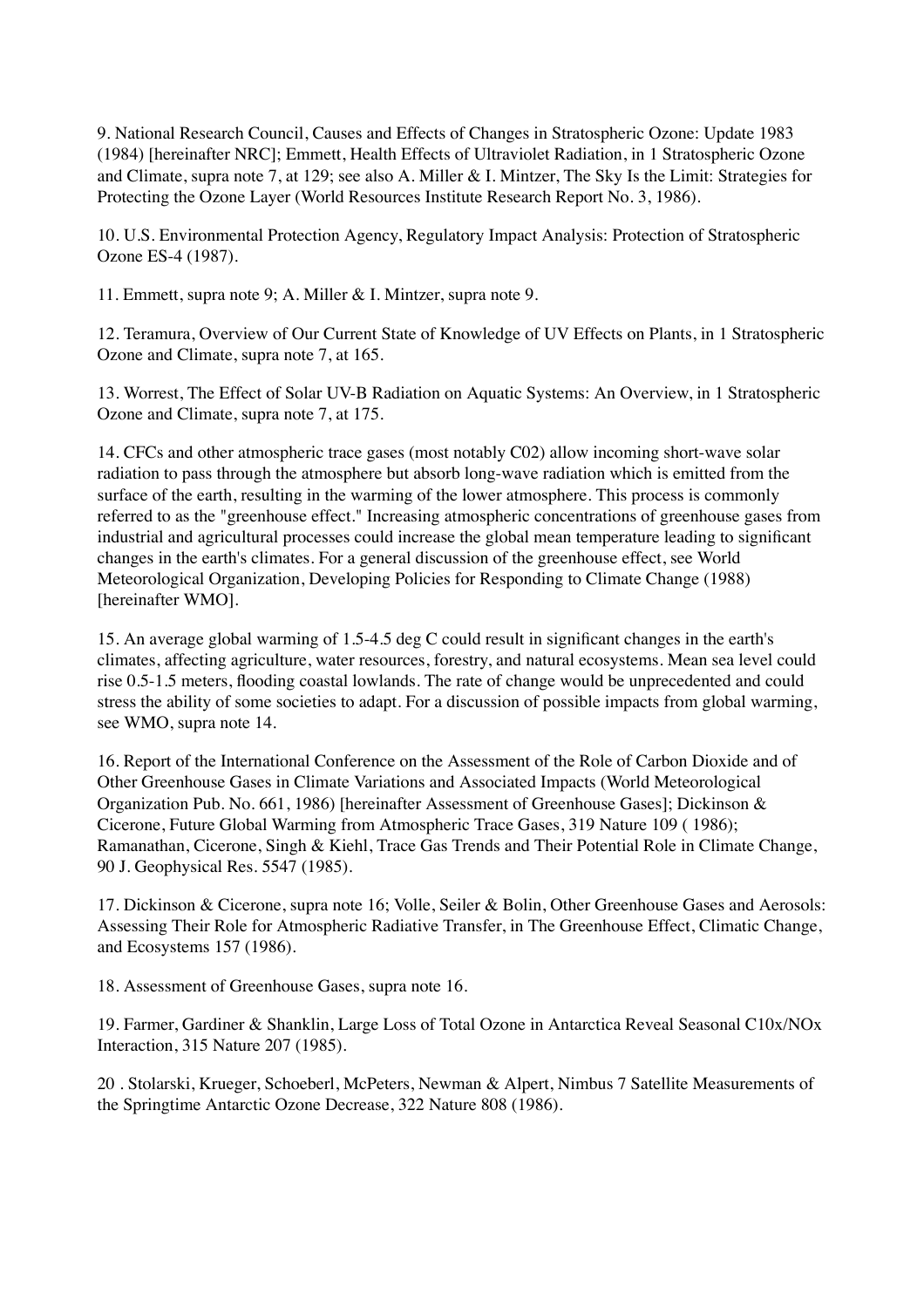21. NASA Ozone Trends Panel, supra note 4.

22. See, e.g., Solomon, Garcia, Rowland & Wuebbles, On the Depletion of Antarctic Ozone, 321 Nature 755 (1986); McElroy, Salawitch, Wofsy & Logan, Reductions of Antarctic Ozone Due to Synergistic Interactions of Chlorine and Bromine, 321 Nature 759 (1986); Rowland, Can We Close the Ozone Hole?, Tech. Rev., Aug.-Sept. 1987, at 51.

23. Kerr, Has Stratospheric Ozone Started to Disappear?, 237 Science 131 (1987); NASA Ozone Trends Panel, supra note 4.

24. Kerr, supra note 23; Rowland, supra note 22; Bowman, Global Trends in Total Ozone, 239 Science 48 ( 1988); Heath, Non-Seasonal Changes in Total Column Ozone from Satellite Observations 1970-86, 332 Nature 219 (1988).

25. NASA Ozone Trends Panel, supra note 4.

26. The Ozone Trends Panel is an international panel of over 100 scientists organized by the National Aeronautics and Space Administration in collaboration with the National Oceanic and Atmospheric Administration, Federal Aviation Administration, World Meteorological Organization, and United Nations Environment Programme, to evaluate and assess changes in stratospheric ozone.

27. NASA Ozone Trends Panel, supra note 4.

28. Id.

29. See L. Dotto & H. Schiff, The Ozone War (1978).

30. See Study of Critical Environmental Problems, Man's Impact on the Global Environment (l970)

31. See M. Horwitch, Clipped Wings: The American SST Conflict (1982); Primack & Von Hippel, Scientists, Politics and SST: A Critical Review, Bull. Atom. Scientists, Apr. 1972, at 24.

32. L. Dotto & H. Schiff, supra note 29; Primack & Von Hippel, supra note 31.

33. See Johnston, Reduction of Stratospheric Ozone by Nitrogen Oxide Catalysts from Supersonic Transport Exhaust, 173 Science 517 (1971).

34. See L. Dotto & H. Schiff, supra note 29.

35. Id.

.

36. Grobecker, Research Program for Assessment of Stratospheric Pollution, 1 Acta Astronautica 179 (1974); A. Grobecker, S. Coroniti & R. Cannon, The Report of Findings: The Effects of Stratospheric Pollution by Aircraft (1974) (report prepared by Department of Transportation, DOT-TST-75-50).

37. For a review of CIAP and the six monographs, see A. Grobecker, S. Coroniti & R. Cannon. supra note 36 see also T. Hard & A. Broderick, Proceedings of the Fourth Conference on the Climate Impact Assessment Program (1975) (report prepared by Department of Transportation, DOT-TSC-OST-75 -38)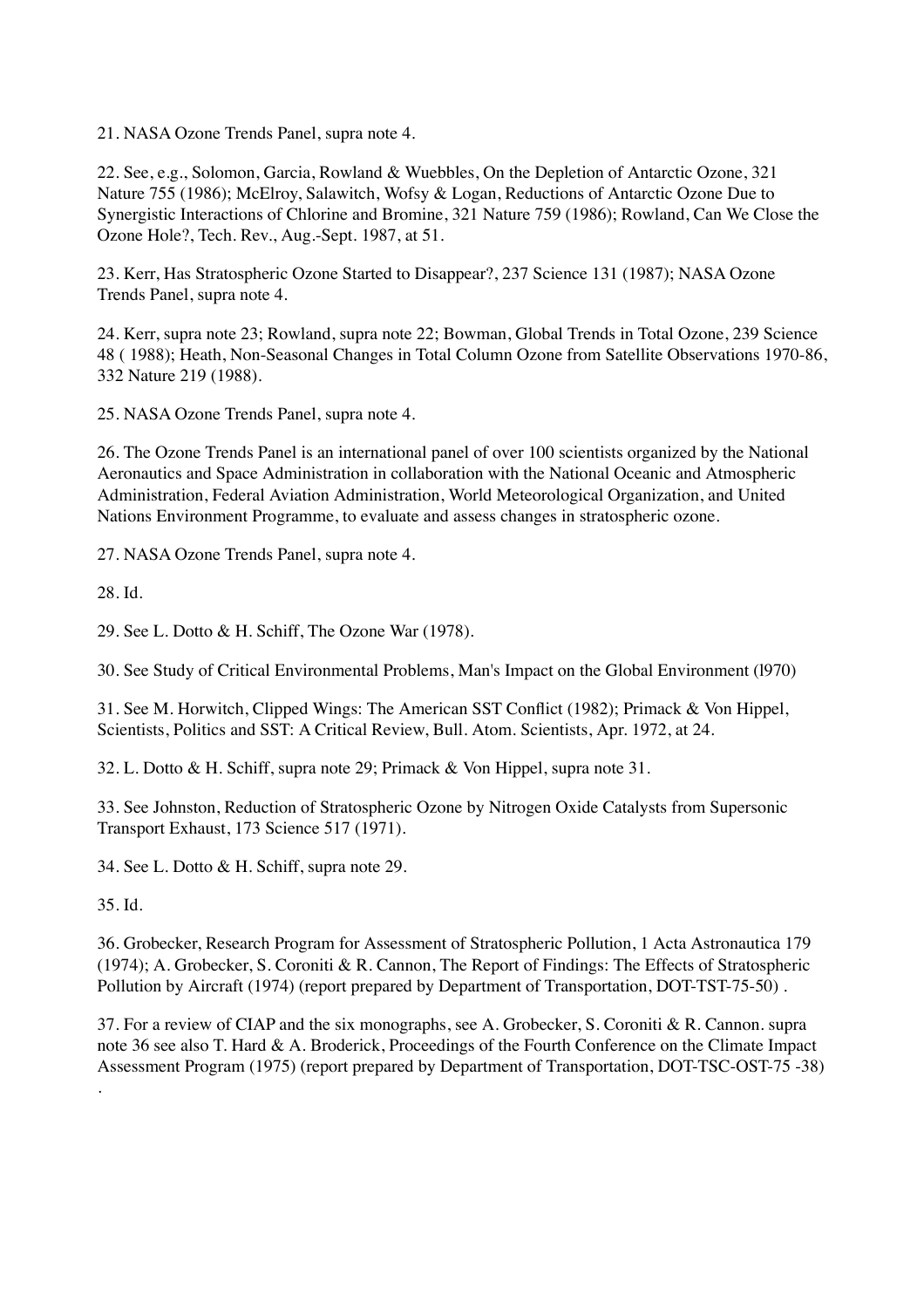38. A. Grobecker, S. Coroniti & R. Cannon, Report of Findings--Executive Summary: The Effects of Stratospheric Pollution by Aircraft (1974) (report prepared by Department of Transportation). The Executive Summary is also included with the full Report of Findings. See A. Grobecker, S. Coroniti & R. Cannon, supra note 36.

39. Glantz, Robinson & Krenz, Recent Assessments, in Climate Impact Assessment 565 (1985); L. Dotto & H. Schiff, supra note 29.

40. Glantz, Robinson & Krenz, supra note 39.

41. A. Grobecker, S. Coroniti & R. Cannon, supra note 36.

42. National Academy of Sciences, Environmental Impact of Stratospheric Flight (1975).

43. Ross, The Concorde Compromise: The Politics of Decision-Making, Bull. Atom. Scientists, Mar. 1978, at 46.

44. Downing & Kates, The International Response to the Threat of Chlorofluorocarbons to Atmospheric Ozone, in 72 AEA Papers and Proceedings 267 (1982); see also R. Benedick, The Ozone Protocol: A New Global Diplomacy (draft monograph to be published by the Georgetown Institute for the Study of Diplomacy and The Conservation Foundation, 1989).

45. M. Horwitch, supra note 31, at 349.

46. For a discussion of public perceptions of environmental and health risks, see Slovic, Fischhoff & Lichtenstein, Facts and Feats: Understanding Perceived Risk, in Societal Risk Assessment: How Safe Is Safe Enough? 181 (1980).

47. For a discussion of public and media reaction to the CFC/spray-can issue in the mid-1970s, see L. Dotto & H. Schiff, supra note 29.

48. See L. Dotto & H. Schiff, supra note 29.

49. Federal Task Force on Inadvertent Modification of the Stratosphere, Fluorocarbons and the Environment (1975) [hereinafter IMOS]. See also Bastian, The Formulation of Federal Policy, in 2 Stratospheric Ozone and Man 166 (1981).

50. National Academy of Sciences, Halocarbons: Effects on Stratospheric Ozone (1976) [hereinafter NAS, Ozone]; National Academy of Sciences, Halocarbons: Environmental Effects of Chlorofluoromethane Release (1976) [hereinafter NAS, Chlorofluoromethane].

51. Bastian, supra note 49.

52. IMOS, supra note 49.

53. Bastian, supra note 49, at 173.

54. NAS, Ozone, supra note 50; NAS, Chlorofluoromethane, supra note 50.

55. Bastian, supra note 49.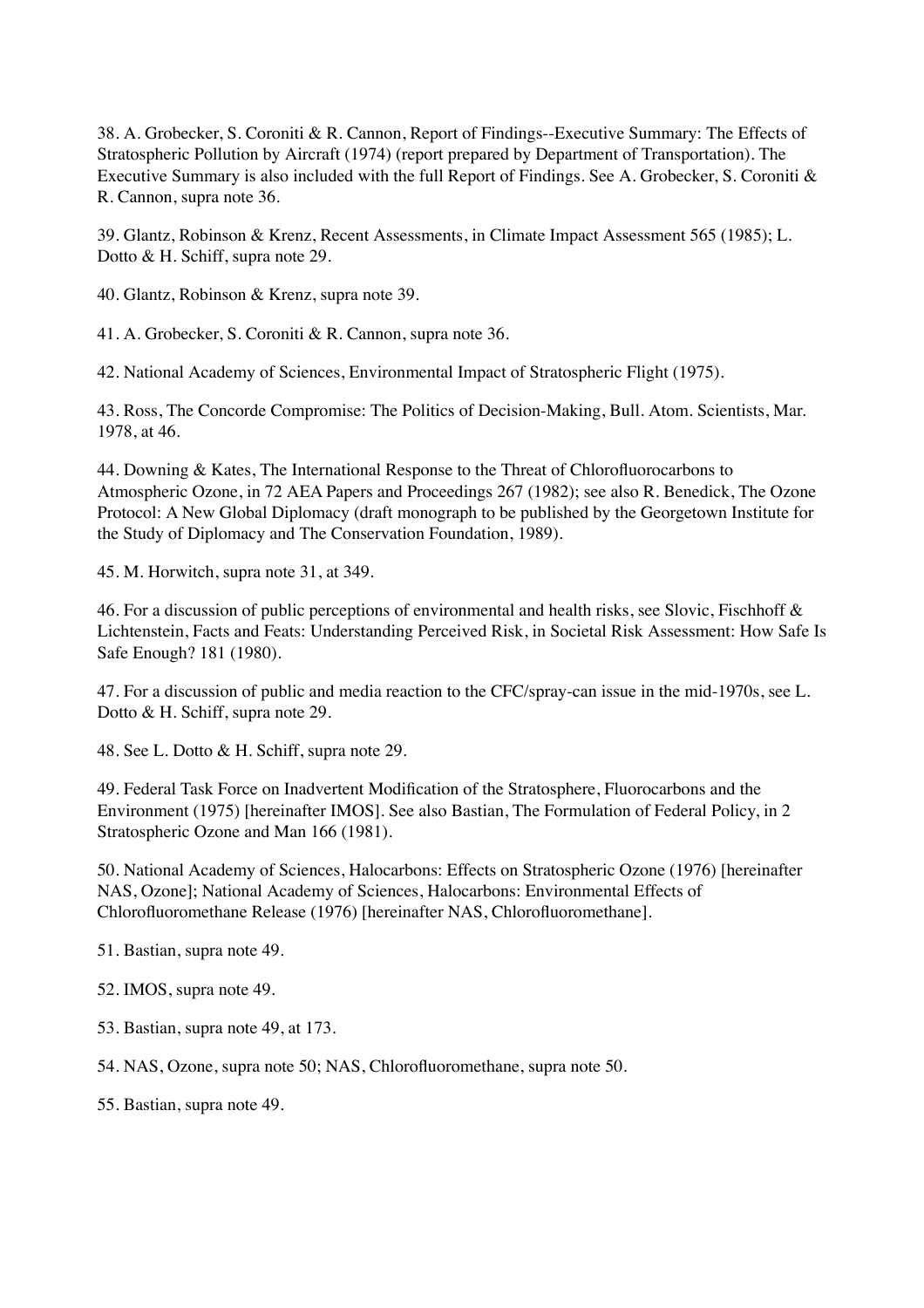56. 42 Fed. Reg. 24,536 (1977) (to be codified at 21 C.F.R. pts. 2, 189, 310, 500, 510, 700, 801) (proposed May 13, 1977); 42 Fed. Reg. 24,542 (1977) (to be codified at 40 C.F.R. pts. 712, 762) (proposed May 13, 1977); see also Bastian, supra note 49.

57. Toxic Substance Control Act, Pub. L. No. 94-469, 90 Stat. 2003 (1976) (codified as amended at 15 U.S.C. [[section]][[section]]2601-2629 (1982)).

58. Wirth, Brunner & Bishop, Regulatory Action, 2 Stratospheric Ozone and Man (1981).

59. 42 Fed. Reg. 24,536 (1977) (to be codified at 21 C.F.R. pts. 2, 189, 310, 510, 700, 801) (proposed May 13, 1977); 42 Fed. Reg. 24,542 (1977) (to be codified at 40 C.F.R. pts. 712, 762) (proposed May 13, 1977); see also Bastian, supra note 49; Wirth, Brunner & Bishop, supra note 58.

60. 21 C.F.R. [[section]][[section]]2.125, 173.345, 189.191, 300.100, 500.49, 700.23, 801.417; 40 C.F.R. [[section]][[section]]712.1.5, 762.1-.21; see also Bastian, supra note 49; Wirth, Brunner & Bishop, supra note 58.

61. Clean Air Act Amendments of 1977, 42 U.S.C. [[section]][[section]] 7401 -4642 (1982).

62. Id.

63. Wirth, Brunner & Bishop, supra note 58.

64. See L. Dotto & H. Schiff, supra note 29.

65. See T. Stoel, A. Miller & B. Milroy, Fluorocarbon Regulation (1980); Downing & Kates supra note 44, Wirth, Brunner & Bishop, supra note 58; Bastian, supra note 49; Gladwin, Ugelow & Walter, A Global View of CFC Sources and Policies to Reduce Emissions. in The Economics of Managing Chlorofluorocarbons 64 (1982).

66. See R. Benedick, supra note 44; see also Sand, The Vienna Convention, Environment, June 1985, at 19.

67. Downing & Kates, supra note 44.

68. For a discussion of European (particularly British and French) reaction to the concern in the United States over potential damage to the ozone layer from the SST and its potential impact on the CFC problem, see L. Dotto & H. Schiff, supra note 29; Ross, supra note 43.

69. Gladwin, Ugelow & Walter, supra note 65.

70. Vienna Convention for the Protection of the Ozone Layer, Senate Treaty Doc. No. 99-9 (March 22, 1985) (unpublished).

71. See Usher, Determining the Options--The Role of UNEP in Addressing Global Issues, in 1 Stratospheric Ozone and Climate, supra note 7, at 331.

72. Reprinted in T. Stoel, A. Miller & B. Milroy, supra note 65, at 279.

73. See Sand, supra note 66; Golubev, Global Environmental Change: The UNEP Perspectives in 1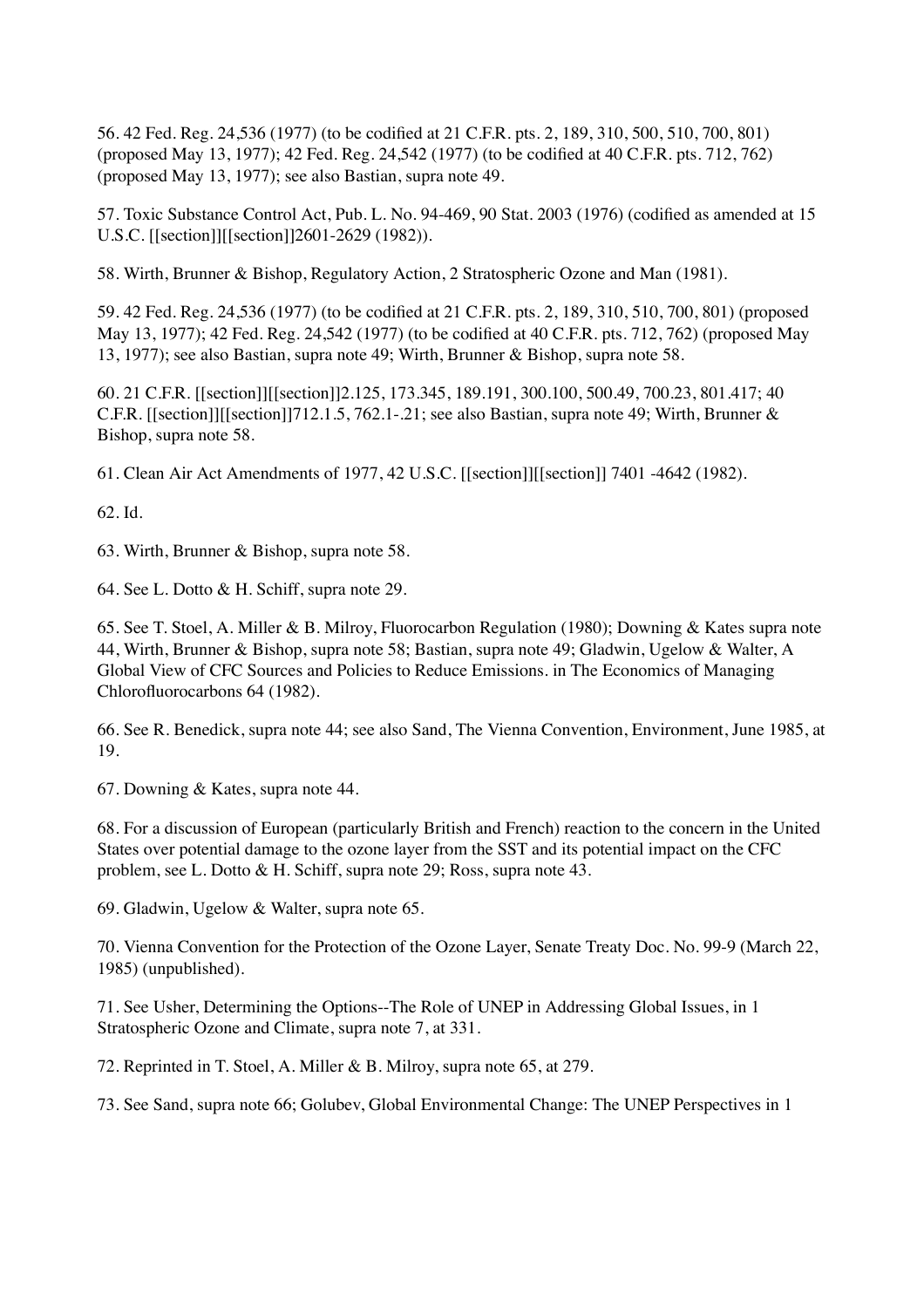Stratospheric Ozone and Climate, supra note 7, at 21; Bastian, supra note 49.

74. A. Biswas, The Ozone Layer (1979).

75. Bastian, supra note 49.

76. Reprinted in A. Biswas, supra note 74, at 377.

77. Sand, supra note 66; Golubev, supra note 73; see also 1. Rummel-Bulska, The Protection of the Ozone Layer under the Global Framework Convention, in Transboundary Air Pollution (1986)

78. Vienna Convention for the Protection of the Ozone Layer Art. 2, Senate Treaty Doc. No. 99-9 (March 22, 1985) (unpublished).

79. See Sand, supra note 66.

80. Vienna Convention for the Protection of the Ozone Layer, Resolution 2, Senate Treaty Doc. No. 99-9 (March 22, 1985) (unpublished).

81. See Sand, supra note 66.

82. See EPA, supra note 7; Response to Ozone Depletion, Chemical & Engineering News, Nov. 24, 1986; Doniger, Politics of the Ozone Layer, 4 Issues in Sci. & Tech. 86, Spring 1988, at 86.

83. See Doniger, supra note 82; see also Stratospheric Ozone Protection Plan, 51 Fed. Reg. 1257 (1986) (to be codified at 40 C.F.R. ch. 1).

84. For a discussion of the lawsuit, see Lobos, Thinning Air, Better Beware Chlorofluorocarbons and the Ozone Layer, 6 Dick. J. Int'l L. 87 (1987); see also Doniger, supra note 82.

85. Atmospheric Ozone, supra note 4; Stratospheric Ozone and Climate, supra note 7.

86. For a discussion of the Antarctic ozone hole, see Farmer, Gardiner & Shanklin, supra note 19 and Rowland, supra note 22.

87. Stratospheric Ozone Protection Plan, 51 Fed. Reg. 1257 (1986) (to be codified at 40 C.F.R ch. 1).

88. See EPA, supra note 7.

89. See R. Benedick, supra note 44; Lobos, supra note 84; Crawford, United States Proposal to Help Prevent Global Ozone Depletion, 234 Science 927 (1986).

90. Atmospheric Ozone, supra note 4; R. Watson, M. Gelle, R. Stolarski & R. Hampson, supra note 4.

91. EPA, supra note 7.

92. See R. Benedick, supra note 44; Lobos, supra note 84; Doniger, supra note 82.

93. See R. Benedick, supra note 44; Lobos, supra note 84; Doniger, supra note 82.

94. For a discussion of the negotiating process, see R. Benedick, supra note 44; see also Lobos, supra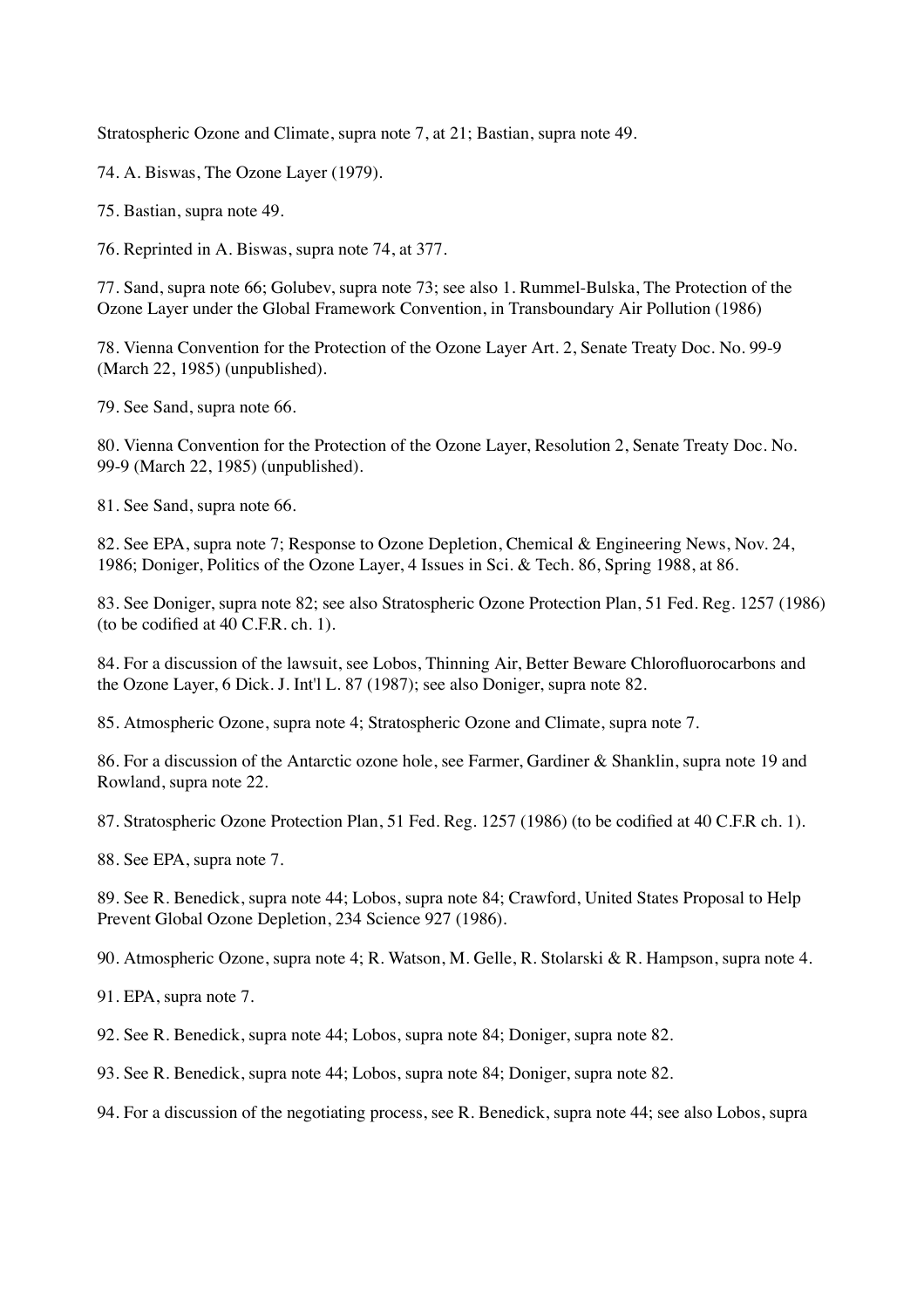note 84.

- 95. See Doniger, supra note 82, at 86.
- 96. See Crawford, Ozone Plan Splits Administration, 236 Science 1052 (1987).

97. See Doniger, supra note 82.

98. Atmospheric Ozone, supra note 4.

99. R. Watson, M. Gelle, R. Stolarski & R. Hampson, supra note 4, at xi.

100. Stratospheric Ozone and Climate, supra note 7.

101. Id.

102. See R. Benedick, supra note 44.

103. R. Watson, M. Gelle, R. Stolarski & R. Hampson, supra note 4.

104. EPA, supra note 7, at 1.

105. EPA, supra note 7.

106. See I. Burton, R. Kates & G. White, The Environment As Hazard (1978); Slovic, Fischhoff & Lichtenstein, supra note 46; R. Kates, C. Hohenemser & J. Kasperson, Perilous Progress ( 1985).

107. Slovic, Fischhoff & Lichtenstein, supra note 46.

108. Id.

109. For a discussion of the Antarctic ozone hole, see Farmer, Gardiner & Shanklin, supra note 19 and Rowland, supra note 22.

110. See NRC, supra note 9; Emmett, supra note 9; EPA, supra note 7.

111. See L. Dotto & H. Schiff, supra note 29.

112. Response to Ozone Depletion, supra note 82, at 47.

113.1d. at 48-49.

114. Id. at 52.

115. See id. at 48-53.

116. Montreal Protocol on Substances that Deplete the Ozone Layer, supra note 1.

117. The process of re-evaluating and revising the protocol has already begun. Data from scientific work in Antarctica in 1987 linking the ozone hold to CFCs (see Kerr, supra note 23), and the 1988 Ozone Trends Panel Report which linked CFCs to ozone depletion in the northern hemisphere